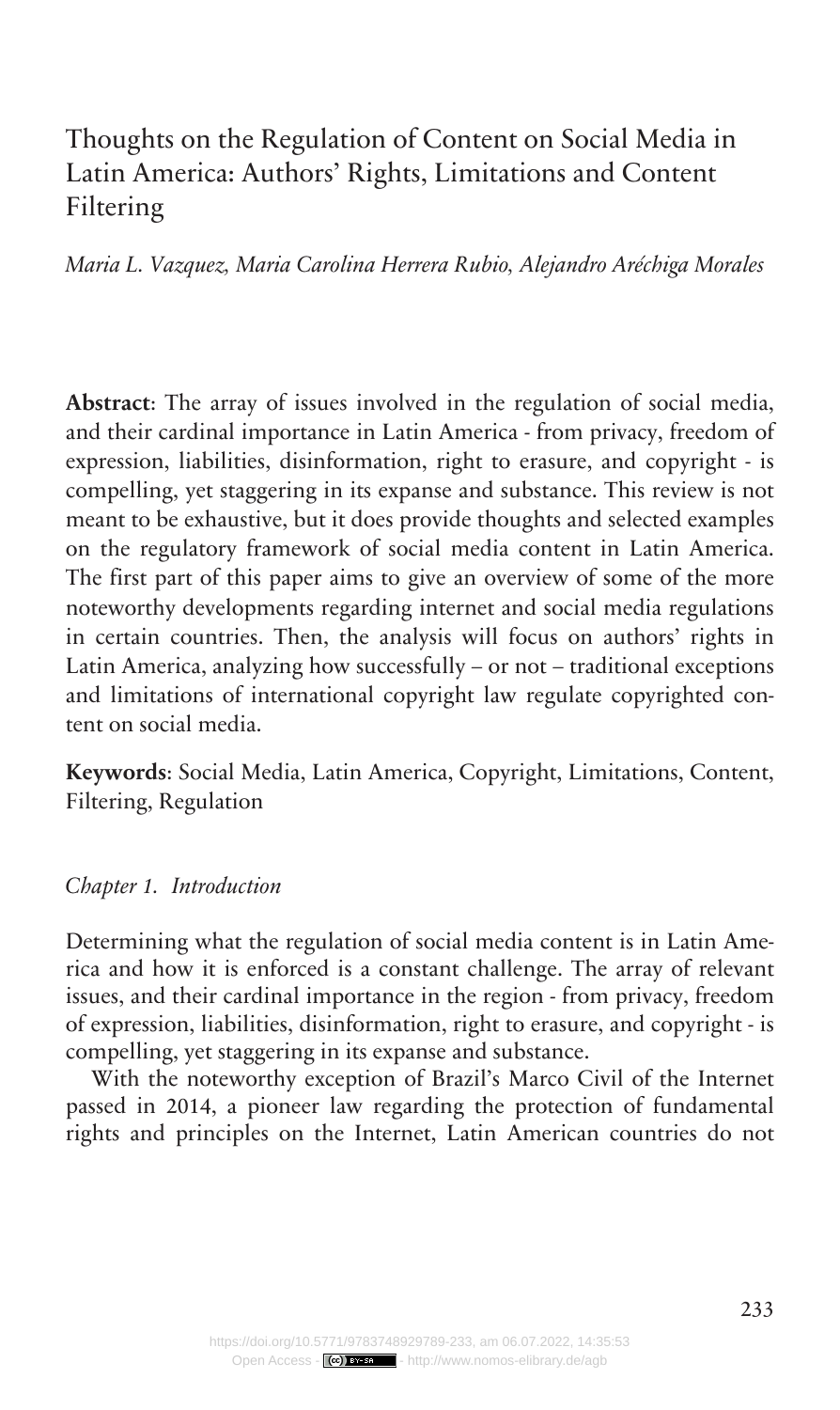have specific regulations for social networks,<sup>1</sup> yet it could be said that there is a perception among policymakers in the region that the online space remains under-regulated.<sup>2</sup> The lack of understanding as to how content moderation works in Latin America, among other reasons, has led to increasing calls from both governments and civil society, for regulation against major platforms.<sup>3</sup>

Nevertheless, with over 410 million users of social media<sup>4</sup> in Latin America, legal controversies arise and courts have relied on classic civil law rules to decide on matters regarding defamation lawsuits and invasion of privacy.

This review was not meant to be, and clearly could not be, exhaustive. The first part of this paper aims to give an overview of selected developments regarding the regulation of social media content in some countries of Latin America, while mentioning the type of traditional norms that are applied to the digital environment. Then, the analysis will narrow in on copyright in Latin America, and how statutory exceptions and limitations regulate copyrighted content on social media. The analysis seeks to address whether the present copyright regulatory framework is suitable to the digital environment. Finally, content moderation on social networks in Latin America shall be briefly discussed, with specific attention to the new notice and takedown procedures introduced in the 2020 Mexican Federal Copyright Law.

## *The Latin American landscape of social media governance: A brief Chapter 2. overview of regulations in México, Colombia, Argentina and Chile*

Latin America is a region with deep economic and social inequalities. In this context, access to information and communication technologies serves as a possible tool to attain social inclusion and achieve the region's

<sup>1</sup> Andrés Calderón, "Moderate Globally Impact Locally: Content Moderation in Social Media in Latin America: A promise to consumers", *Yale Law School Information Society Project*, October 27, 2020, [https://law.yale.edu/isp/initiatives/wikimedia-initi](https://law.yale.edu/isp/initiatives/wikimedia-initiative-intermediaries-and-information/wiii-blog/moderate-globally-impact-locally-content-moderation-social-media-latin-america-promise-consumers) [ative-intermediaries-and-information/wiii-blog/moderate-globally-impact-locally-co](https://law.yale.edu/isp/initiatives/wikimedia-initiative-intermediaries-and-information/wiii-blog/moderate-globally-impact-locally-content-moderation-social-media-latin-america-promise-consumers) [ntent-moderation-social-media-latin-america-promise-consumers](https://law.yale.edu/isp/initiatives/wikimedia-initiative-intermediaries-and-information/wiii-blog/moderate-globally-impact-locally-content-moderation-social-media-latin-america-promise-consumers).

<sup>2</sup> Augustina del Campo, "Social media in Latin America: Caught between a rock and a hard place", *Global Voices*, September 17, 2020, [https://globalvoices.org/2020/09/1](https://globalvoices.org/2020/09/17/social-media-in-latin-america-caught-between-a-rock-and-a-hard-place/) [7/social-media-in-latin-america-caught-between-a-rock-and-a-hard-place/](https://globalvoices.org/2020/09/17/social-media-in-latin-america-caught-between-a-rock-and-a-hard-place/).

<sup>3</sup> *N.N., "*Social media in Latin America*."*

<sup>4</sup> Simon Kemp, "Digital 2020 July Global Statshot", *we are social*. July 21, 2020, [https://wearesocial.com/blog/2020/07/digital-use-around-the-world-in-july-2020.](https://wearesocial.com/blog/2020/07/digital-use-around-the-world-in-july-2020)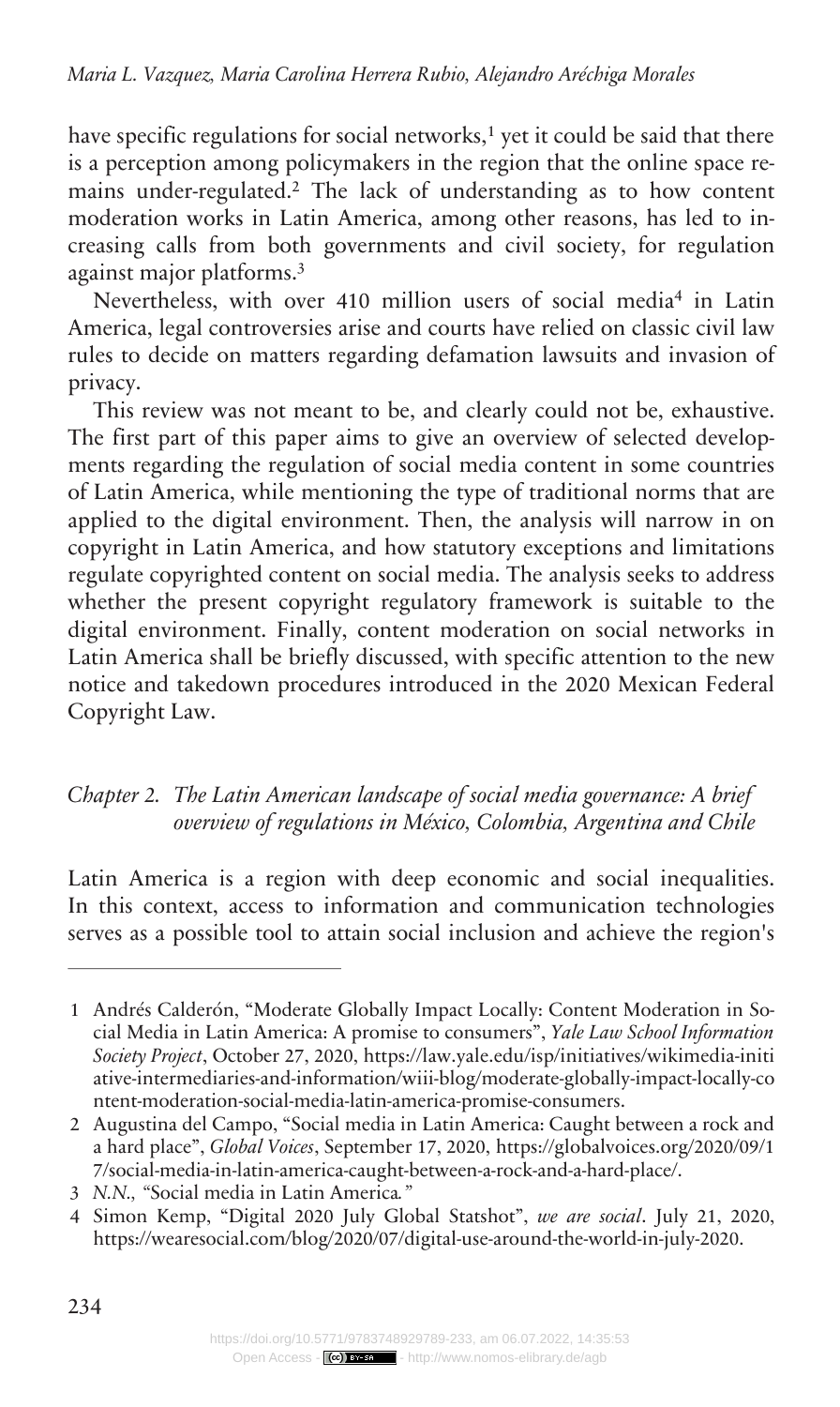development goals. However, though there are important differences from country to country, according to data from the Development Bank of Latin America (CAF), 38% of the region's population does not have internet access.<sup>5</sup> Thus, the inequalities of the region are also present in its digital ecosystem.

Adding to that, "*Internet use in much of Latin American households is limited to communication tools and social networks*."<sup>6</sup> This falls in line with the report that Facebook and Whatsapp are the principal news sources in Argentina, Brazil, Chile, and Mexico.<sup>7</sup> In 2019, Latin American users top the global rank of most time spent in social media, with an average of 212 minutes a day.<sup>8</sup>

Evidently, a comprehensive legal framework to regulate social media is due. However most Latin American countries have not included provisions that directly regulate social media platforms into their domestic legal systems.

Before providing a general layout of the different rules that inform the different domestic legal systems of Latin American countries in this subject, it is important to make an approximation of how social networks are defined in Latin America. Currently, there is a bill in Mexico, proposed by Senator Ricardo Monreal Avila, that defines "social media services" as the "internet services that have the main function of sharing content published by users, in the form of texts, data, voice notes, images, video, music, sounds or a combination of these, with the purpose of informing, entertaining or educating audiences."<sup>9</sup>

<sup>5</sup> "Transformación digital para la América Latina del S. XXI", Banco de Desarrollo de América Latina, accessed June 22, 2021, [https://www.caf.com/es/conocimiento/v](https://www.caf.com/es/conocimiento/visiones/2020/02/transformacion-digital-para-la-america-latina-del-s21/) [isiones/2020/02/transformacion-digital-para-la-america-latina-del-s21/](https://www.caf.com/es/conocimiento/visiones/2020/02/transformacion-digital-para-la-america-latina-del-s21/).

<sup>6</sup> Carlos I. Ortuño, "COVID-19 and digital inclusion in Latin America and the Caribbean: A connectivity and access problem", *SELA. Latin American And Carribean Economic System*, June 04, 2020, [http://www.sela.org/en/press/articles/a/6448](http://www.sela.org/en/press/articles/a/64488/covid-19-digital-inclusion-in-latin-america-and-the-caribbean) [8/covid-19-digital-inclusion-in-latin-america-and-the-caribbean.](http://www.sela.org/en/press/articles/a/64488/covid-19-digital-inclusion-in-latin-america-and-the-caribbean)

<sup>7</sup> Observacom, "Redes sociales son las principales vías de acceso a la información en América Latina", *Observatorio Latinoamericano de Regulación de Medios y Convergencia*, June 22, 2020, [https://www.observacom.org/redes-sociales-son-las-principales-vi](https://www.observacom.org/redes-sociales-son-las-principales-vias-de-acceso-a-la-informacion-en-america-latina/) [as-de-acceso-a-la-informacion-en-america-latina/](https://www.observacom.org/redes-sociales-son-las-principales-vias-de-acceso-a-la-informacion-en-america-latina/)

<sup>8</sup> Fernando Duarte, "Los países en los que la gente pasa más tiempo en las redes sociales (y los líderes en América Latina)", *BBC News Mundo*, September 9, 2019, [https://www.bbc.com/mundo/noticias-49634612.](https://www.bbc.com/mundo/noticias-49634612)

<sup>9</sup> Iniciativa con proyecto de Decreto por el que se REFORMAN y ADICIONAN diversas disposiciones de la Ley Federal de Telecomunicaciones y Radiodifusión, Senador Dr. Ricardo Monreal Ávila, Morena Political Party, Mexico.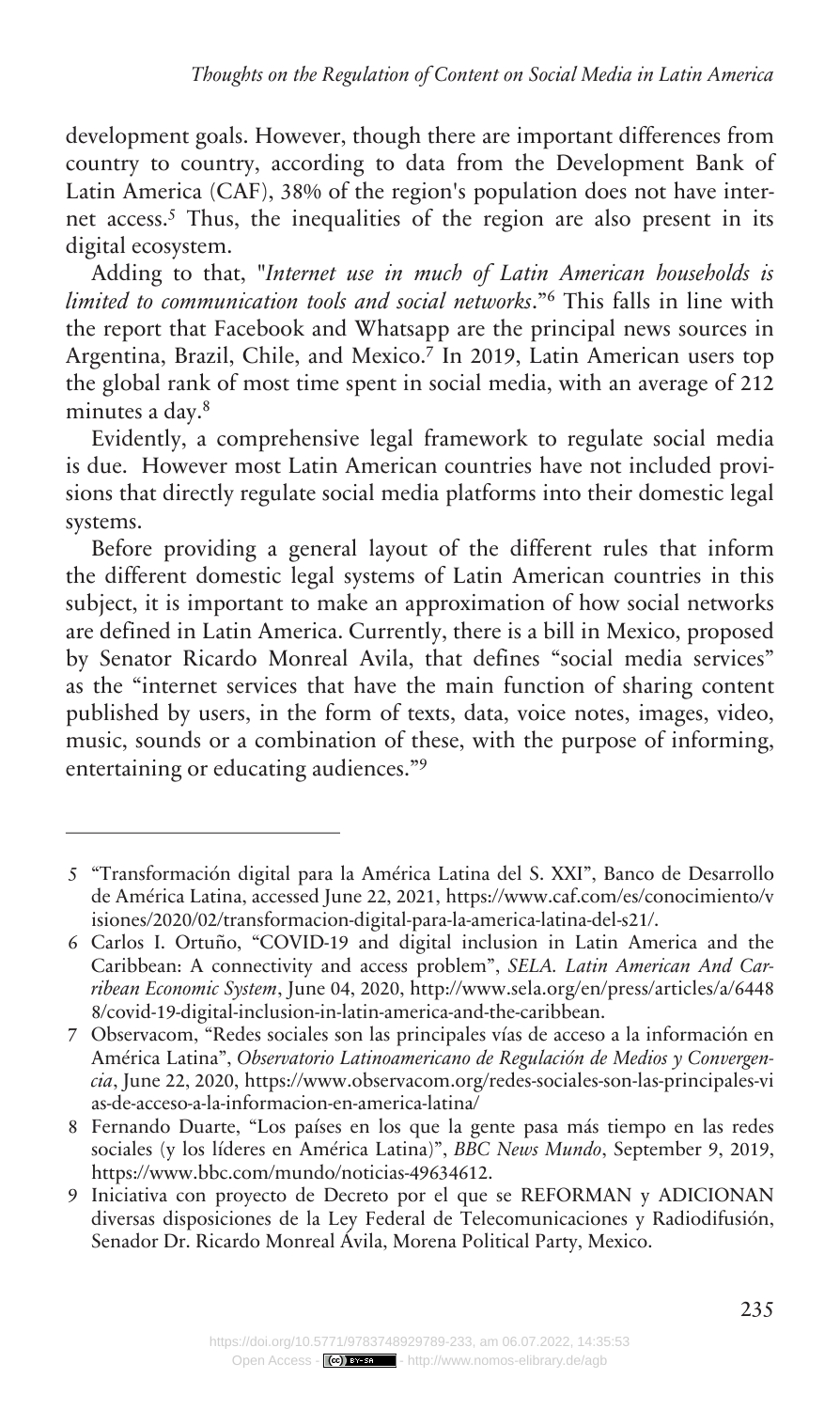It is important to point out that social networks bring together a diversity of users, from the private and public sector, and these actors communicate a variety of social, political and/or commercial interests. Thus, legislation drafted to intervene these spaces must be in balance with this breadth of protagonists and functionalities.

This section shall point out advances made in the regulatory frameworks of México, Colombia, Argentina and Chile regarding some of the major issues which arise in relation to social media platforms. These issues are: (a) Liability of Internet Intermediaries, (b) Protection of personal data and privacy, (c) Right to honor and reputation, and (d) Legal trends related to hate speech and influencers. Regulation of copyrighted content in social media will be addressed in Section 3.

#### *Intermediary Liability Chapter 2.a.*

As far as online intermediaries are concerned, liability standards have been set in the region, though none comparable to Section 230 of the U.S. Communications Decency Act. Before going over the laws and rulings that have informed the intermediary liability systems in some Latin American countries, it is convenient to briefly define the terms "strict liability" and "subjective liability". Strict liability arises from the damages caused to a third party in the exercise of an activity considered to be risky, regardless of whether the conduct was carried out negligently or with harmful intent. Instead, when subjective liability rules are applied, the focus is on the accused's intention, knowledge or awareness to determine, on a case-by-case basis, if the acts were originated in ignorance or negligence. Thus, a strict liability regime entails a greater demand on the conduct of internet intermediaries; even when unaware of the commission of the reproached behaviors, they shall, nonetheless, be responsible by virtue of their activities as providers of internet services.

#### *MEXICO a)*

In Mexico, there is not a specific law regulating intermediary liability. However, last year's modification to the Federal Copyright Law, proposes a limitation to their responsibility in relation with the circulation of content protected by authors' rights. This Law exonerates the "online service providers" from liability for the infringement of intellectual property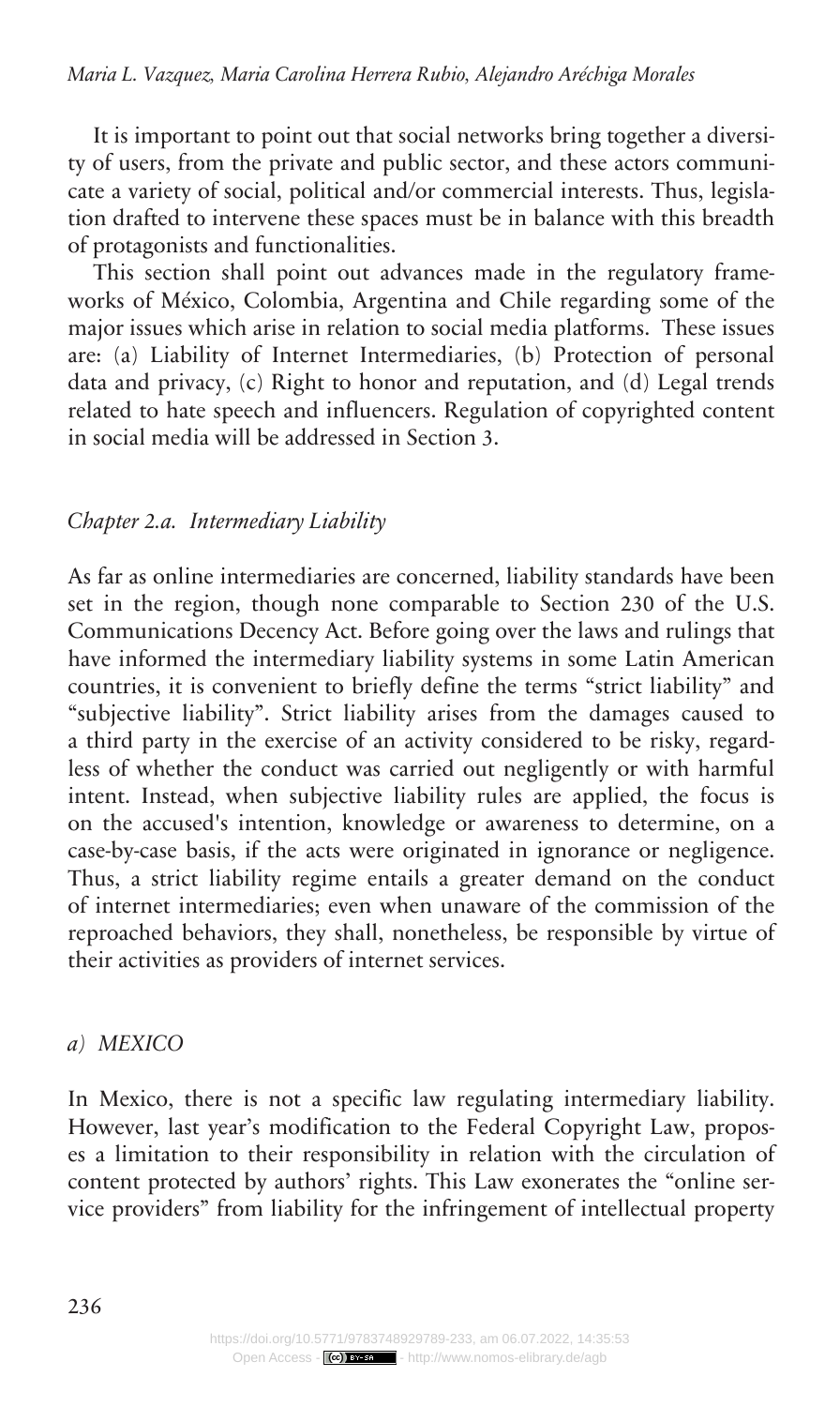rights, under the condition that they proceed to withdraw this content once they have been notified of the existence of the infringing content by the owner of the protected works or an authorized representant or ordered to remove it by a competent authority<sup>10</sup>.

## *COLOMBIA b)*

Colombia's current legal framework provides no specific law concerning exclusively with intermediary liability. Nonetheless, Law 679 of 2.001 set liability standards for intermediaries, in relation to the exhibition of child pornography through global networks of communication. Following are the main points of the aforementioned law:

- The national government must promote the adoption of autoregulation systems<sup>11</sup> for persons and enterprises located in Colombia, whose main commercial activity is the trade of goods and services using global networks of information<sup>12</sup>.
- The law prohibits providers, administrators, and users of global networks of information, from: (i) hosting pornographic material of minors on their own websites; (ii) hosting explicit material in which the participants could be believed to be minors and, (iii) hosting links to websites that distribute such material<sup>13</sup>.
- Failure of an intermediary to denounce, contend and take down such content or using networks of communication in the manner prohibited by the  $Law<sup>14</sup>$  will generate fines (up to 100 minimum legal wages) and the cancelation or suspension of infringing websites<sup>15</sup>, plus prison charges.

Given the gaps in Colombia's regulatory framework, courts have filled in the blanks (a repeated pattern in the region). Following are the points

<sup>10</sup> Article 114, Octies, Ley Federal Del Derecho De Autor, Congreso De Los Estados Unidos Mexicanos, 2020.

<sup>11</sup> Article 6, Law 679, 2001, Congress Republic of Colombia.

<sup>12</sup> Article 3, Law 679, 2001, Congress Republic of Colombia.

<sup>13</sup> Article 7, Law 679, 2001, Congress Republic of Colombia.

<sup>14</sup> Article o 8, Law 679, 2001, Congress Republic of Colombia.

<sup>15</sup> Article 10, Law 679, 2001, Congress Republic of Colombia.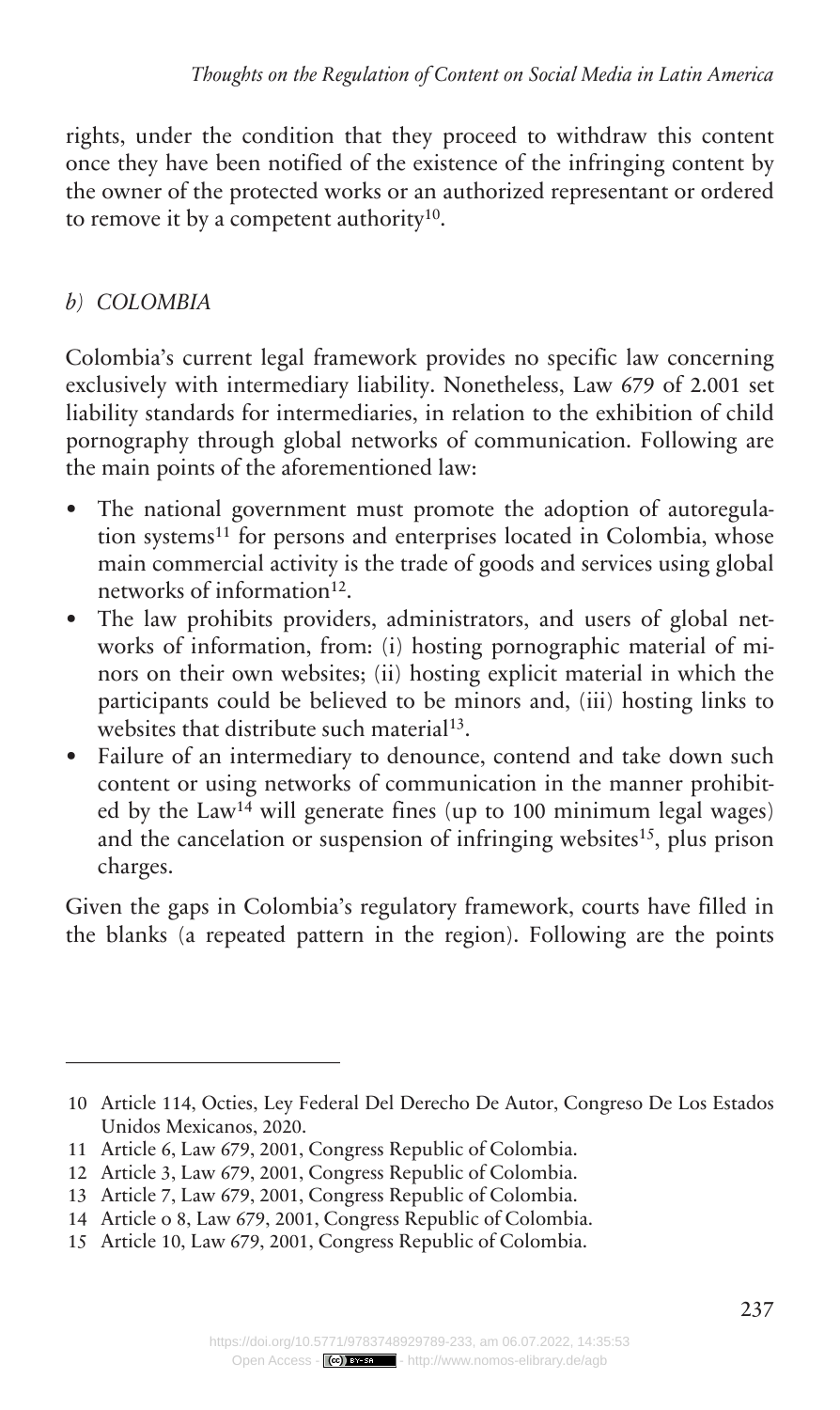of analysis observed by Colombia's Constitutional Court in two rulings relevant to the subject at hand, cases T-277/15<sup>16</sup> and SU420/19<sup>17</sup>:

- In case T-277/15, the Court refers to the Joint Declaration on Freedom of Expression and the Internet, adhering to its principle of "mere transmission", meaning that no person or enterprise who exclusively provides technical Internet services shall be held responsible for the content created by third parties. After recognizing the role of the Intermediaries as catalysts for the free traffic of ideas, the Court concludes that holding the Intermediaries responsible for the illicit doings in user-generated content would affect the communicative exercise in the digital space "because it would give them the power to regulate the flow of information in the Web".
- In case SU420/19, the Court confirms its position regarding the absence of liability of intermediaries for content created by platform users. However, it considers that during the legal proceedings carried out in defense of the rights of honor and reputation, if the user who has uttered the reproved expressions is absent, the intermediary must participate as a third party as, eventually, it will have to follow the judges content removal order.

### *ARGENTINA c)*

Once again, given the lack of specific legislation, when addressing issues related to intermediary liability, Argentine judges have drawn upon the general principles of civil and criminal liability.

One of the most relevant cases in Argentina's jurisprudence is that of "*Rodriguez Maria Belen c/ Google. Inc*".18 María Belén Rodríguez, an Argentine entertainment personality, brought a civil case against Google, seeking damages as a result of having her name and images associated to websites with explicit content. The first ruling found Google responsible for having infringed the rights of the plaintiff, awarding the latter compensation for

<sup>16</sup> Sentencia de tutela Radicado No. T-277/15, 2015, Corte Constitucional, Colombia.<https://www.corteconstitucional.gov.co/relatoria/2015/t-277-15.htm>

<sup>17</sup> Sentencia de Unificación Radicado No. SU420/19, 2019, Corte Constitucional, Colombia. <https://www.corteconstitucional.gov.co/relatoria/2019/SU420-19.htm>

<sup>18</sup> Rodríguez, María Belén c. Google Inc. s. daños y perjuicios, 2014, Corte Suprema de Justicia de la Nación, Argentina. [https://cdh.defensoria.org.ar/normativa/rodri](https://cdh.defensoria.org.ar/normativa/rodriguez-maria-belen-c-google-inc-s-danos-y-perjuicios/) [guez-maria-belen-c-google-inc-s-danos-y-perjuicios/](https://cdh.defensoria.org.ar/normativa/rodriguez-maria-belen-c-google-inc-s-danos-y-perjuicios/)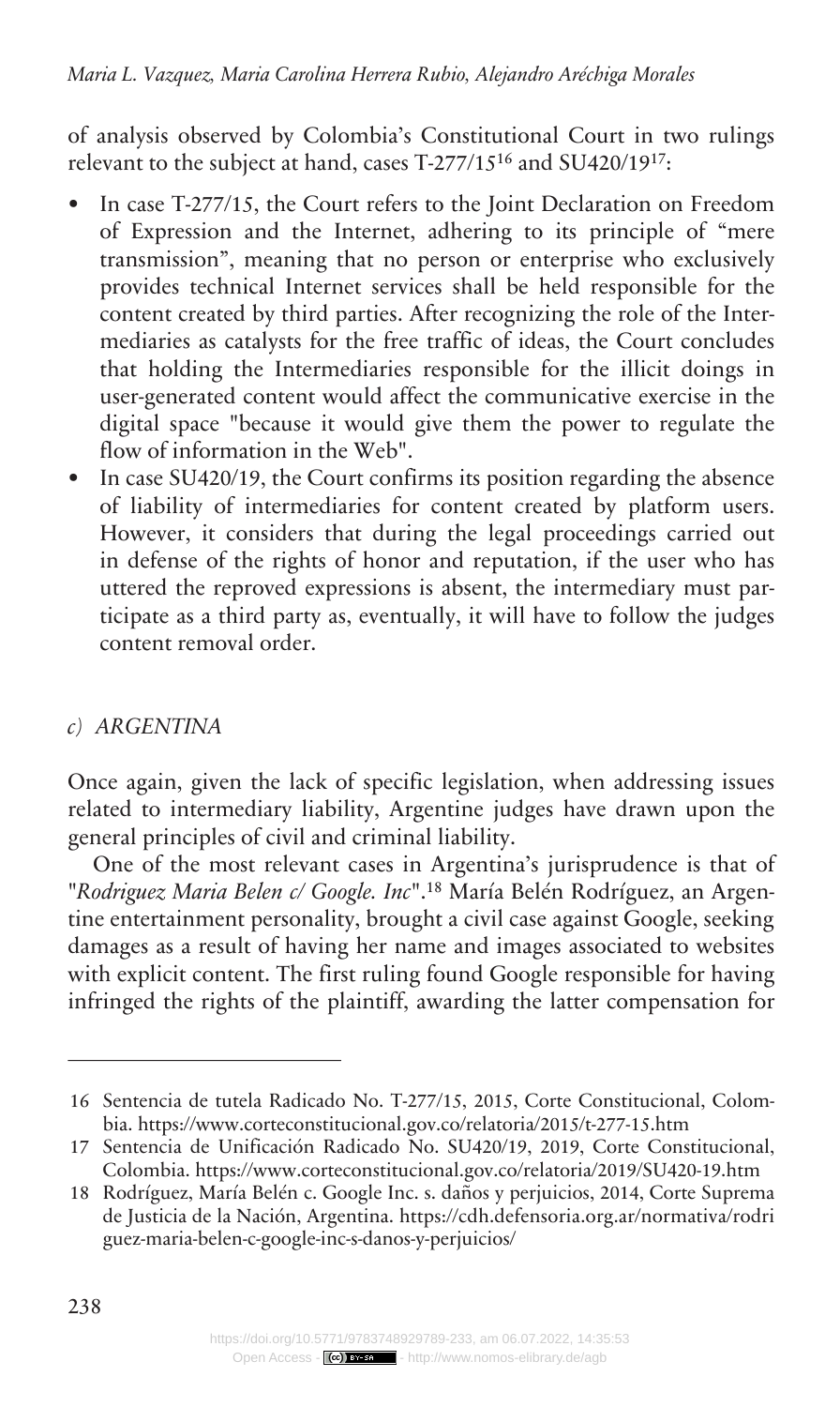damages and ordering the removal of the links. During the appeal, the previous judgment was partially annulled, in this instance, the National Appeals Chamber of Argentina found that there was no evidence that the defendant refused to take down the offensive content after being notified of its existence.

Finally, the case reached the Supreme Court, which displayed a comparative analysis of legal precedents from several countries from which it generated the following conclusions:

- When applying civil rules to cases where a fundamental right is at risk, these laws are to be interpreted in the way that better adapts to the National Constitution.
- If intermediaries do not have a general duty to monitor the content, they cannot be held responsible for the content generated by users, thus rejecting a strict liability standard on the basis of the threat it would pose to free expression rights.
- When the conducts of intermediaries are examined in a judicial procedure, the judge must use the rules of subjective liability. Intermediaries shall be accountable for the damages caused to third parties only when they had "effective knowledge" of the commission of the illicit behavior and did not respond accordingly.
- When the conduct is not clearly transgressive to the rights of honor and image of the user who is denouncing it, that is when it is not a case of "gross and manifest harm", the court held that search engines could not be liable for unlawful content upon notification unless a public authority had adjudicated the material as unlawful.
- Google Image thumbnails were considered links and not Google's own content.

A recent case involving former president, and current vice-president Cristina Fernandez de Kirchner, also received much news coverage. The case to be decided is the lawsuit filed by the vice-president against Google for defamation and tarnishing of her image, name, and honor, based on the fact that when entering her name into Google's search engine, instead of mentioning her position in the government, there appeared an epithet reading "Thief of the Argentine Nation". The result did not refer to any third-party website but was under the sole responsibility of Google.

As a preventive measure, the plaintiff filed a petition with the court demanding that Google preserve the data related to her name for inspection in the proceedings. This request was granted by both the Civil Judge and the appellate court after the defendant appealed the first decision. Google presented a complaint to Argentina's Supreme Court against the appellate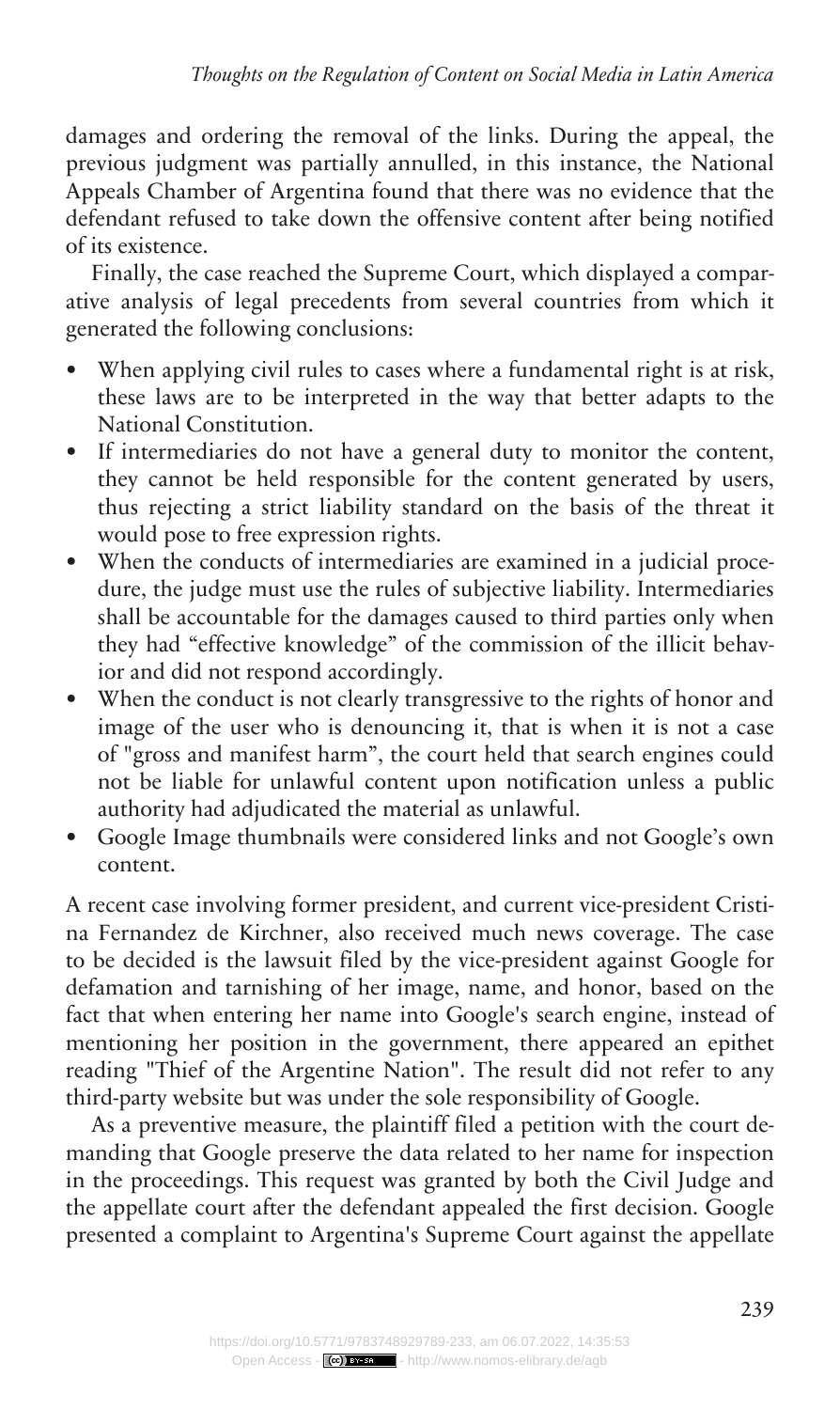court's ruling; however, this was overruled in March 2021.<sup>19</sup> This case may set an important precedent as to the way evidence is handled in cases relating to acts of defamation on the internet.

## *CHILE d)*

In Chile, the intellectual property regime was modified by Law 20,435, which includes a chapter on the liability of intermediaries. Intermediaries are not forced to monitor the content generated by users, thus releasing them from liability in this regard, on the condition, the intermediary abides by the rules of article 85Ñ of said law.

The mentioned article applies to providers of search and linking services and providers that, at the request of the user, host data in their systems, stating that these subjects are freed of liability if they:

- Do not have effective knowledge of the illicit data;
- Do not profit from the infringing conduct;
- Appoint an agent to receive the judicial notices of the existence of the illicit content;
- Expeditiously remove the material considered to be infringing.<sup>20</sup>

On its part article 85U of the law in question, devises a "notice to notice to notice"<sup>21</sup> system, meaning that when an intermediary has received the notices of the allegedly infringing content, they must inform the creator or owner of said content, briefing them on the facts of the notice.

## *Personal Data Protection Chapter 2.b.*

Regulating social media policies regarding personal data is essential, being that users expose their personal and domestic life, revealing information that can be easily exploited against their interests, thereby undermining their rights to privacy. Latin American countries have been mindful of this

<sup>19</sup> Patricia Blanco, "La Corte Suprema falló a favor de Christian Kirchner en la causa que inició contra Google", *infobae*, March 19, 2021, [https://www.infobae.com/pol](https://www.infobae.com/politica/2021/03/19/la-corte-suprema-fallo-a-favor-de-cristina-kirchner-en-la-causa-que-inicio-contra-google/) [itica/2021/03/19/la-corte-suprema-fallo-a-favor-de-cristina-kirchner-en-la-causa-que](https://www.infobae.com/politica/2021/03/19/la-corte-suprema-fallo-a-favor-de-cristina-kirchner-en-la-causa-que-inicio-contra-google/) [-inicio-contra-google/.](https://www.infobae.com/politica/2021/03/19/la-corte-suprema-fallo-a-favor-de-cristina-kirchner-en-la-causa-que-inicio-contra-google/)

<sup>20 85</sup>Ñ, Ley 20.435, 2010, Congreso Nacional, Chile.

<sup>21 85</sup>U, Ley 20.435, 2010, Congreso Nacional, Chile.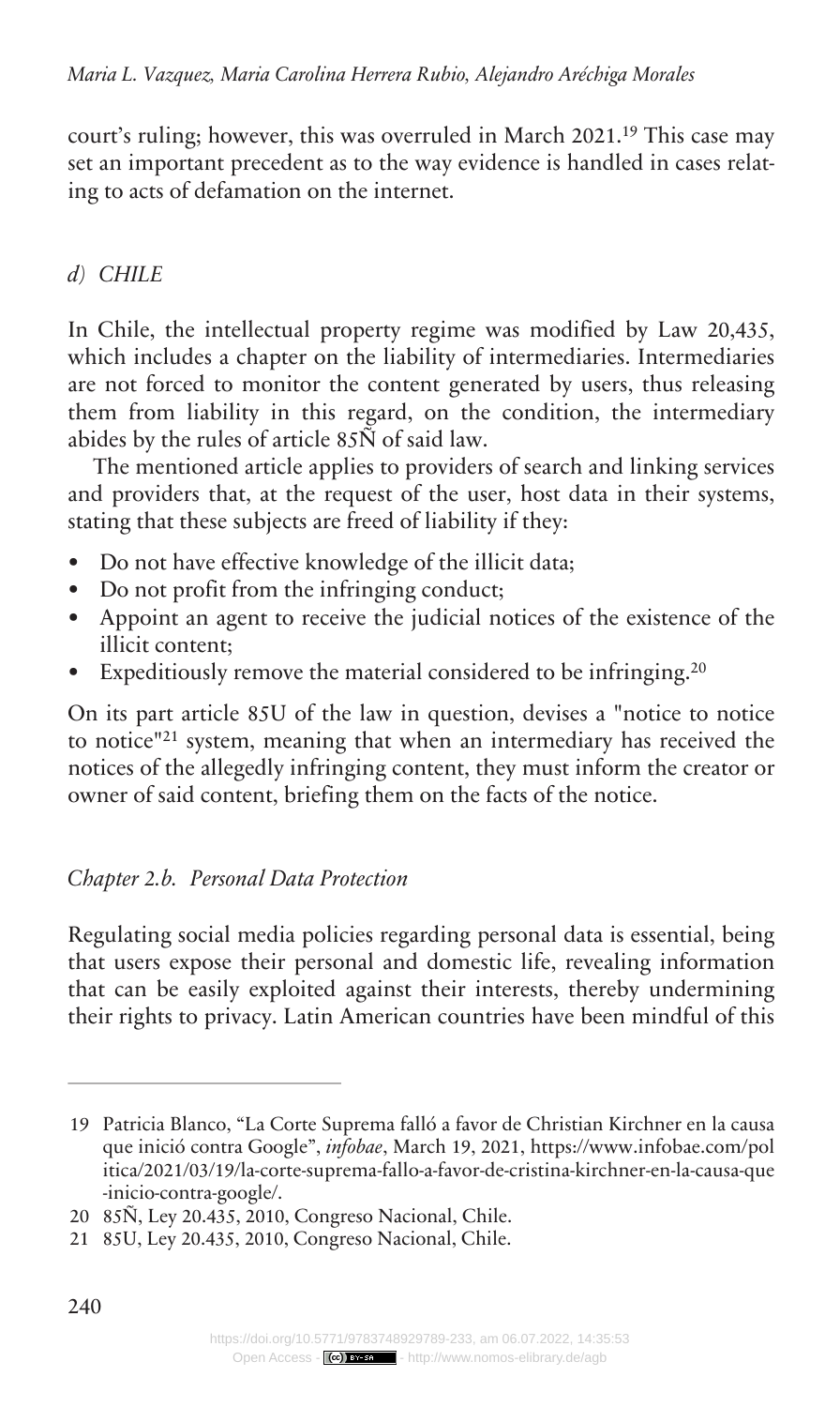need and Data Protection Laws in the region have proliferated through the last decade.

#### *MEXICO a)*

The Mexican Law on Protection of Personal Data in the Private Sector was passed in 2010, and the General Law on the Protection of Personal Data Possessed by Obligated Subjects was passed in 2017.<sup>22</sup>

## *COLOMBIA b)*

In 2012, the Colombian congress passed Statutory Law 1581, which regulates the treatment and protection of personal data collected in the Colombian territory and the data collected elsewhere, by a person who is obligated to comply with Colombian law by virtue of international treaties<sup>23</sup>.

### *ARGENTINA AND CHILE c)*

Argentina and Chile have the oldest laws in the continent and currently, both are pending updating. For Argentina, this is Law 25.326 of 2000 and for Chile, Law 19.628 of 1999.<sup>24</sup>

### *Rights to Honor and Reputation Chapter 2.c.*

Defamation is a criminal offense in the penal codes of certain Latin American countries.On the international stage, the Inter-American Human Rights Court has established that the need to repair a defamed person's right is not a justification to restrict freedom of expression *prima facie.* This

<sup>22</sup> Paulina Bojalil, "Despuntan las reformas en materia de protección de datos en América Latina", *ABIERTA al público* (blog), February 12, 2019. [https://blogs.iadb.](https://blogs.iadb.org/conocimiento-abierto/es/proteccion-de-datos-gdpr-america-latina/) [org/conocimiento-abierto/es/proteccion-de-datos-gdpr-america-latina/](https://blogs.iadb.org/conocimiento-abierto/es/proteccion-de-datos-gdpr-america-latina/).

<sup>23</sup> Artículo 2, *Ley Estatutaria 1581, 2012,* Congreso de República de Colombia.

<sup>24</sup> Valentina Hernández Bauzá, *Sucesos regulatorios en materias de privacidad e internet en Latinoamérica* (Derechos Digitales América Latina, 2020), [https://www.derecho](https://www.derechosdigitales.org/wp-content/uploads/tendencias-privacidad-latam.pdf) [sdigitales.org/wp-content/uploads/tendencias-privacidad-latam.pdf](https://www.derechosdigitales.org/wp-content/uploads/tendencias-privacidad-latam.pdf).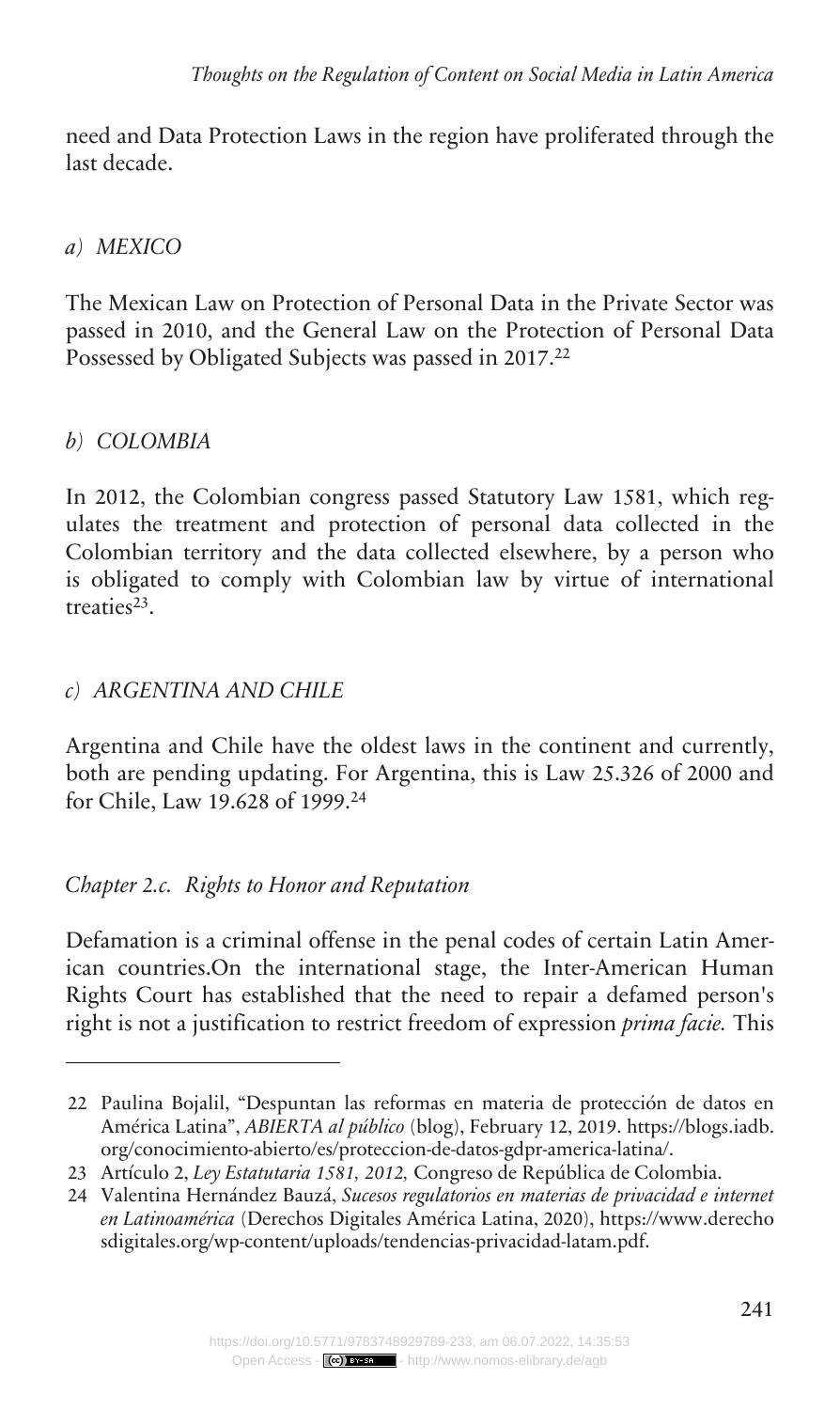#### *Maria L. Vazquez, Maria Carolina Herrera Rubio, Alejandro Aréchiga Morales*

means that to define which right should prevail between the right to honor or the right to free speech, the court must take into account the specifics of each case. This exercise implies engaging in a proportionality judgment, in which prior censorship must be prevented, this was expressed by the mentioned tribunal in the Kimel case, which will be further explained later.

#### *MEXICO a)*

Mexico is an example of decriminalization of defamatory offenses within the Latin American context. Since the reform of the Federal Criminal Law in 2007, insult, slander, and defamation are considered illegal acts, instead of criminal offenses, generating liability via civil law.<sup>25</sup>

### *COLOMBIA b)*

In Colombia's legal system, defamation is still penalized by criminal law. As of July 2020, a new bill,<sup>26</sup> which regulates defamation and other related offenses against honor, reputation, privacy and image, gives the victims of such acts the prerogative of filing for reparation through in civil courts as well.

### *ARGENTINA c)*

Argentina's Law Nº 26.551 allows all forms of expression when they concern matters of public interest<sup>27</sup>. This legislation was prompted by the case Kimel vs Argentina,<sup>28</sup> a relevant precedent for the entire human rights system in Latin America, and a milestone in defamation cases in Argentina,

<sup>25</sup> La Relatoría Especial Para La Libertad De Expresión. (2013, noviembre 11). Comunicado de Prensa R 85/13, [https://www.oas.org/es/cidh/expresion/showarticle.a](https://www.oas.org/es/cidh/expresion/showarticle.asp?artID=934&lID=2) [sp?artID=934&lID=2](https://www.oas.org/es/cidh/expresion/showarticle.asp?artID=934&lID=2)

<sup>26</sup> *L. 48, 2020*, Gaceta No. 593 del Congreso de Colombia.

<sup>27</sup> Artículo 5, *Ley 26.551, 2009.* Congreso de la Nación Argentina.

<sup>28</sup> *Kimel V. Argentina, 2008. Sentencia de Fondo, Reparaciones y Costas*. Corte Interamericana de Derechos Humanos.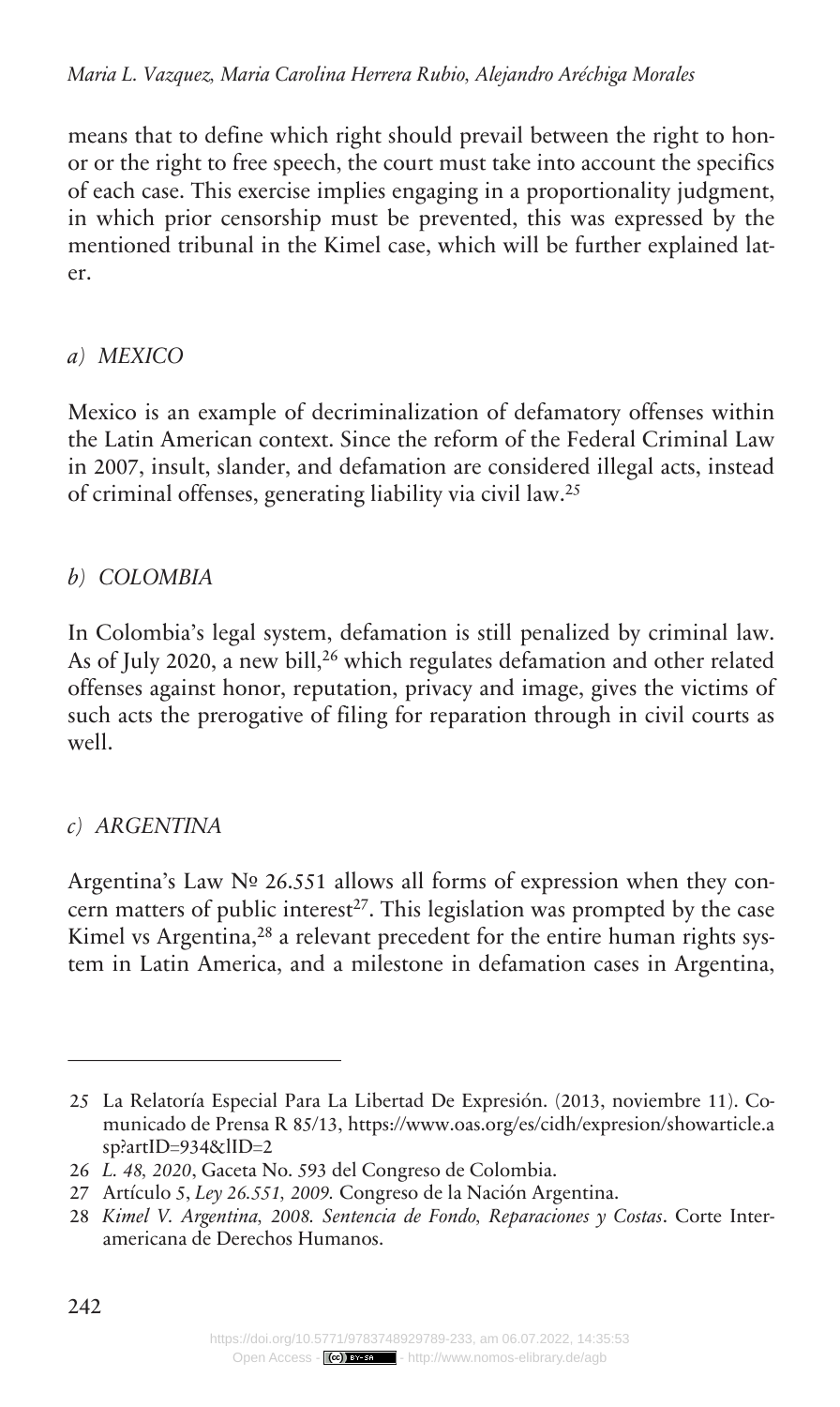which began progressively removing the prison penalties for slander and defamation from its penal code<sup>29</sup>.

Kimel, a journalist, writer, and investigative historian published "The San Patricio Massacre ("La Masacre de San Patricio), a book on his investigation of the murder of five people from a religious order during Argentina's military dictatorship, criticizing how the authorities handled the judicial procedures that followed. In 1991, the State brought criminal proceedings against Kimel for defamation of a judge criticized in the book. Upon the conclusion of the criminal proceedings, he was convicted of libel and sentenced to one-year imprisonment and payment of a large sum in damages.

The Inter-American Court of Human Rights found that the State violated the American Convention on Human Rights. The importance of this decision lies in its very precise restatement establishing that speech regarding public officials acting in the course of their duties, and the public interest, enjoys a greater degree of protection. The ruling provides a proportionality analysis between the judge's right to reputation and Kimel's right to free speech, with a three-part test regarding the degree to which each right was affected, the importance of each right, and the existing justifications to restrict one right and satisfy the other. It also emphasized the need to scrutinize very carefully when using criminal law to restrict freedom of expression.

### *CHILE d)*

The victim of defamation and slander may file for reparations in civil or criminal courts, as these offenses are also part of the Chilean penal code, punishable by prison sentences and fines. However, according to Law 19.733, personal opinions relating to political, literary, historic, artistic, scientific, technical and sports subjects" expressed in "social communication media" are not considered slander, as long as there is not intent to insult.<sup>30</sup>

<sup>29</sup> La Relatoría Especial Para La Libertad De Expresión. (2013, noviembre 11). Comunicado de Prensa R 85/13, [https://www.oas.org/es/cidh/expresion/showarticle.a](https://www.oas.org/es/cidh/expresion/showarticle.asp?artID=934&lID=2) [sp?artID=934&lID=2](https://www.oas.org/es/cidh/expresion/showarticle.asp?artID=934&lID=2).

<sup>30</sup> Article 29, Law 19.733, Congreso de Chile.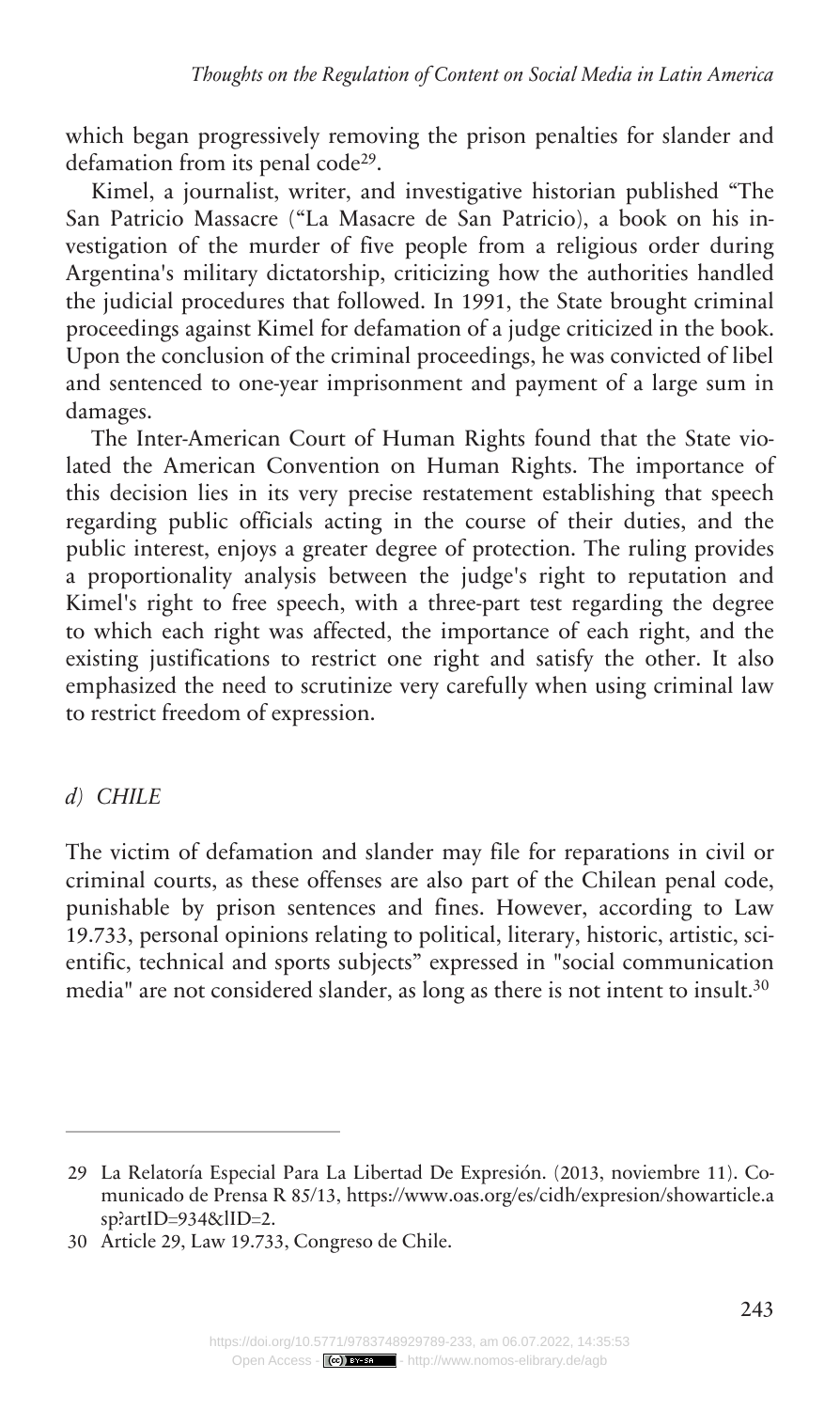#### *Other Regulatory Trends Chapter 2.d.*

#### *Hate speech a)*

The exercise of free speech is the cornerstone of social and political interactions on the internet. Due to this dynamic, trying to regulate hate speech may cause unintended negative effects on freedom of expression.

At the regional level, the American Convention on Human Rights (The Pact of San José), protects freedom of expression in its article 13,<sup>31</sup> refusing to consider hateful national, racial or religious speech, that incites to commit a violent act, as a legitimate manifestation of this right. In the Latin American region, with the exception of Bolivia and Venezuela<sup>32</sup>, there are no domestic laws that directly prohibit or regulate hate speech in the digital sphere.

According to Human Rights Watch<sup>33</sup>, the political climate around freedom of expression in Mexico is going through a worrying situation due to the previously mentioned draft bill of legislation, authored by Senator Ricardo Monreal Avila, that seeks to reform the federal law on telecommunications and broadcasting. One of the most criticized points of this bill is the ample faculties given to the Federal Telecommunications Institute (IFT). In order to operate in Mexico, digital platforms must present their terms and conditions before the IFT, agreeing to limit the dissemination of hate speech. The bill, however, does not define what should be considered as a hateful message. Said bill grants the IFT the ultimate decision powers in the challenges presented by users regarding the decisions to cancel accounts and remove content made by the platforms.

Argentine law on hate crimes is based mainly on the Anti-Discrimination Act, Law No. 23592 of 1988. Currently in Argentina there is a bill<sup>34</sup> referring to this subject, in which hate speech is defined as the messages or expressions that "intimidate, discriminate or incite hatred or violence against based on motives of race, religion, nationality, gender, sexual orien-

<sup>31</sup> Convencion Americana Sobre Derechos Humanos (Pacto De San José), 1969. Organización de Estados Americanos. Artículo 13.

<sup>32</sup> Rodrigo Vargas Acosta, *Sucesos regulatorios en materias de libertad de expresión e internet en Latinoamérica* (Derechos Digital América Latina, 2020), [https://www.de](https://www.derechosdigitales.org/wp-content/uploads/tendencias-regulacion-digitales.pdf) [rechosdigitales.org/wp-content/uploads/tendencias-regulacion-digitales.pdf](https://www.derechosdigitales.org/wp-content/uploads/tendencias-regulacion-digitales.pdf).

<sup>33</sup> Human Rights Watch, "Mexico: Online Free Speech at Risk," April 14, 2021, <https://www.hrw.org/news/2021/04/14/mexico-online-free-speech-risk>

<sup>34</sup> Proyecto de Ley 848/20. Senado De La Nación. Argentina. [https://www.senado.go](https://www.senado.gob.ar/parlamentario/comisiones/verExp/848.20/S/PL) [b.ar/parlamentario/comisiones/verExp/848.20/S/PL](https://www.senado.gob.ar/parlamentario/comisiones/verExp/848.20/S/PL)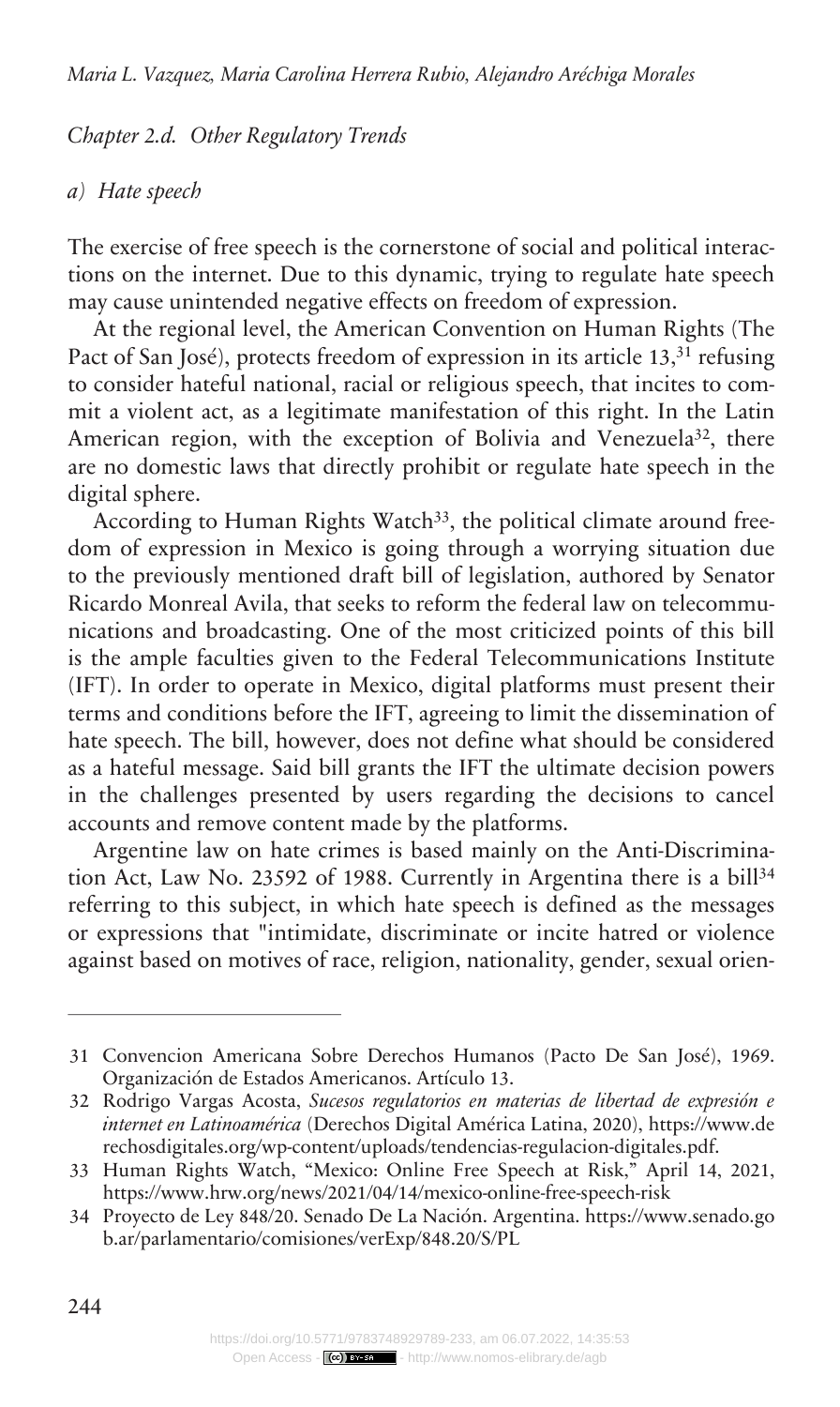tation, disability, among others". The same law urges platforms to follow a procedure for receiving complaints in which the denounced publications are temporarily withdrawn.

#### *The legal regulation of influencers b)*

Given that "influencers", protagonists of social media, tend to play a role in consumer choices and behaviors, many countries have tried to regulate the exercise of this activity.

Mexico<sup>35</sup> and Colombia have not dictated laws to control influencers. However, in Colombia<sup>36</sup>, the Superintendency of Industry and Commerce, issued a guide of best advertising practices for influencers, seeking to create transparency between them, their sponsors, and consumers. Argentina<sup>37</sup>, on its part, has a new bill proposing to regulate influencers as "digital advertisers", with mandatory disclosure of their sponsoring contracts with sponsors, and consumer protection regulations as to the disclosure of information and contraindications of the advertised products. Finally, although Chile does not have a law directed to influencers, they are regulated through tax laws.<sup>38</sup>

<sup>35</sup> Luis Mario Lemus Rivero, "Influencers, aspectos legales a considerar", *Foro Jurídico*, October 8, 2020, [https://forojuridico.mx/influencers-aspectos-legales-a-consider](https://forojuridico.mx/influencers-aspectos-legales-a-considerar/) [ar/](https://forojuridico.mx/influencers-aspectos-legales-a-considerar/).

<sup>36</sup> Superintendencia de Industria y Comercio de Colombia. (2020, October 1). *Superindustria expide "Guía de buenas prácticas en la publicidad a través de influenciadores."* Sic.Gov.Co. https://www.sic.gov.co/slider/superindustria-expide-"gu%C3 %ADa-de-buenas-prácticas-en-la-publicidad-través-de-influenciadores

<sup>37</sup> Paula Fernandes Pfizenmaier, "Influencers' Regulation In Argentina: When No Law Is Better Than A Bad Law", Mondaq, 16 July, 2020, [https://www.mondaq.co](https://www.mondaq.com/unitedstates/socialmedia/965950/influencers39-regulation-in-argentina-when-no-law-is-better-than-a-bad-law) [m/unitedstates/socialmedia/965950/influencers39-regulation-in-argentina-when-n](https://www.mondaq.com/unitedstates/socialmedia/965950/influencers39-regulation-in-argentina-when-no-law-is-better-than-a-bad-law) [o-law-is-better-than-a-bad-law](https://www.mondaq.com/unitedstates/socialmedia/965950/influencers39-regulation-in-argentina-when-no-law-is-better-than-a-bad-law).

<sup>38</sup> Marcela Gómez, Matías Bobadilla, "Influencers deben pagar impuestos por ganancias en redes sociales", pauta.cl, March 28, 2021, [https://www.pauta.cl/ec](https://www.pauta.cl/economia/influencers-tributacion-impuestos-chile-redes-sociales) [onomia/influencers-tributacion-impuestos-chile-redes-sociales.](https://www.pauta.cl/economia/influencers-tributacion-impuestos-chile-redes-sociales)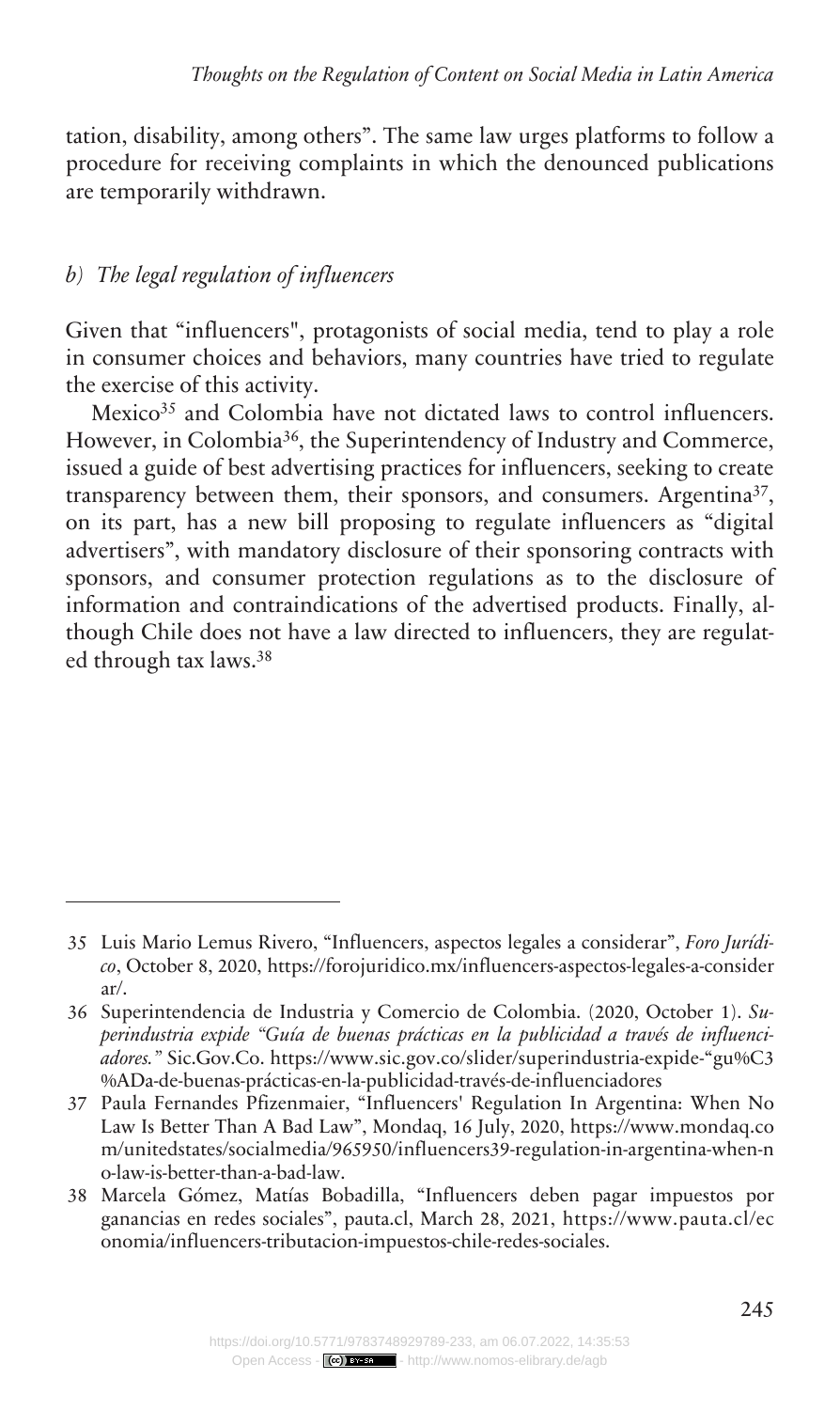*Intellectual Property Laws in the context of Social Media Platforms Chapter 3. in Latin America: Regulating Copyrighted Content in Latin America*

As discussed, the regulation of social media platforms is, as of yet, a matter of unfinished public policy in Latin America. Although there are a few *ad hoc* norms in force in some countries, the regulatory framework for social media platforms is still emerging, with the region struggling to apply current regulations to channel the legal questions arising from interactions on social networks.<sup>39</sup>

As far as the regulation of copyright in Latin America is concerned, each country has its particular legislations and guidelines to prevent the unauthorized use of works. Most of the provisions have been harmonised with the copyright protection criteria established in international treaties, as shall be addressed herein.

Furthermore, all Latin American countries provide for limitations and exceptions within their copyright frameworks to allow certain unlicensed uses of copyrighted materials. To ensure that the legitimate interests of rights holders are respected, laws typically include limitations restricting such content from being used for commercial purposes or from interfering in the original work's market.

Two things to keep in mind: First, limitations and exceptions do not waive the author's moral rights (such as the right of authorship, the right of integrity of work and the right of divulgation). Second, continuous technological progress keeps creating new possibilities for uses of copyrighted works, yet the same legislations are applied to regulate the new uses. Very few countries have adapted their copyright laws specifically to the digital environment.

*Overview of the Copyright System in Latin America and its Chapter 3.a. Exceptions and Limitations*

Although the term "copyright" is often used in reference to authors' rights in Latin America, it is important to point out that Latin American countries follow the model of the continental legal system, rooted particularly

<sup>39</sup> Moisés Sánchez, *Informe sobre control estatal de redes sociales* (Alianza Regional por la Libre Expresión e Información, 2016), [http://www.alianzaregional.net/wp-cont](http://www.alianzaregional.net/wp-content/uploads/Informe-Arti%CC%81culo-XIII-2016-GF-SR-DM.pdf) [ent/uploads/Informe-Arti%CC%81culo-XIII-2016-GF-SR-DM.pdf.](http://www.alianzaregional.net/wp-content/uploads/Informe-Arti%CC%81culo-XIII-2016-GF-SR-DM.pdf)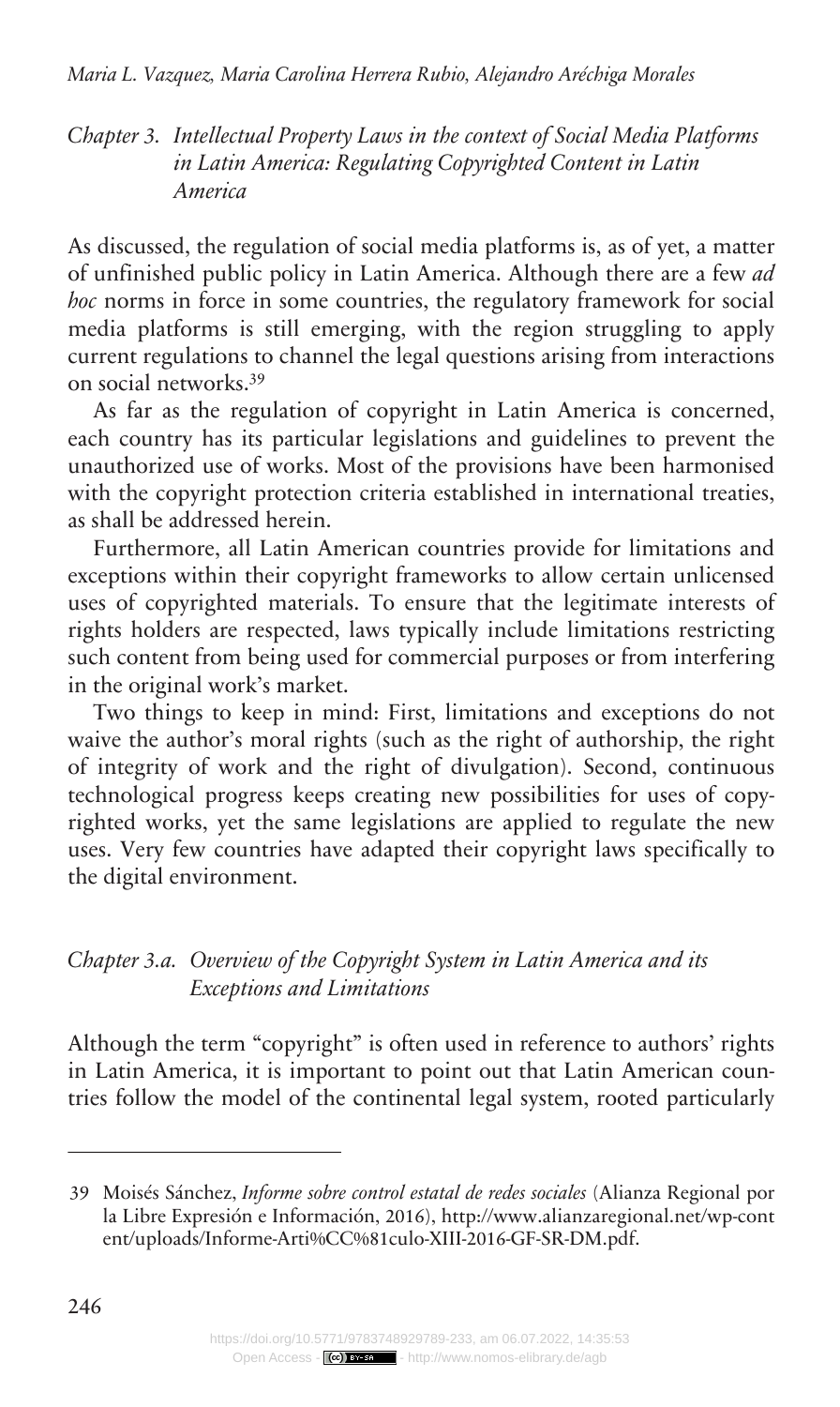in French law. As such, the essence is that, in addition to the economic rights that the law grants to authors of literary, artistic or scientific works, the *droit d'auteur* legal system grants authors moral rights, related to the "paternity", integrity and disclosure of the works. These two sets of rights -moral and economic- are characteristic of the "continental" vision (*droit d'auteur*), in contrast to the Anglo-Saxon vision (*copyright*), where the moral component has not been incorporated until rather recently, and perhaps with little enthusiasm.<sup>40</sup>

As mentioned, authors' rights in Latin America have been harmonised, thanks to the international treaties and multilateral conventions. The Berne Convention is the oldest of these conventions, dating from 1886.<sup>41</sup> Therein, the region adheres to the principle of automatic protection of works, which establishes that works will be protected from their creation42, without the need for registration or any formality. The only condition is that the work is captured in a fixed medium and has a minimum of originality.

### *Background: Berne and the Three-Step Rule a)*

The main concern of authors when the Berne Convention was adopted in the late 19th century,<sup>43</sup> was to avoid the improper appropriation or reproduction of their works by third parties. In the absence of a harmonized or uniform international system for the recognition of copyright, plagiarism

<sup>40</sup> J. Carlos Fernández-Molina and Eduardo Peis, "The moral rights of authors in the age of digital information", *Journal of the American Society for Information Science and Technology* 52, issue 2, (2001): 109-117, [https://doi.org/10.1002/1097-4571\(200](https://doi.org/10.1002/1097-4571(2000)9999:9999%3C::AID-ASI1060%3E3.0.CO;2-B) [0\)9999:9999%3C::AID-ASI1060%3E3.0.CO;2-B](https://doi.org/10.1002/1097-4571(2000)9999:9999%3C::AID-ASI1060%3E3.0.CO;2-B).

<sup>41</sup> In addition to this, there are other international instruments in those that have established standards for the protection of copyright and related rights and that have contributed to the consolidation of a uniform international system, such as the Rome Convention 1961, the Phonograms Convention of 1971, the Convention on the distribution of signals satellite channels of 1974, the World Intellectual Property Organization (WIPO) Copyright Treaty of 1996 (WCT) and the WIPO Performances and Phonograms Treaty of 1996 (WPPT).

<sup>42</sup> See article 5, paragraph 2 of the Berne Convention.

<sup>43</sup> "Reseña del Convenio de Berna para la Protección de las Obras Literarias y Artísticas", Organización Mundial de la Propiedad Intelectual, accessed June 22, 2021, [https://www.wipo.int/treaties/es/ip/berne/summary\\_berne.html#:~:text=El%](https://www.wipo.int/treaties/es/ip/berne/summary_berne.html#:~:text=El%20Convenio%20de%20Berna%20trata,que%20quieran%20valerse%20de%20ellas) [20Convenio%20de%20Berna%20trata,que%20quieran%20valerse%20de%20ellas.](https://www.wipo.int/treaties/es/ip/berne/summary_berne.html#:~:text=El%20Convenio%20de%20Berna%20trata,que%20quieran%20valerse%20de%20ellas)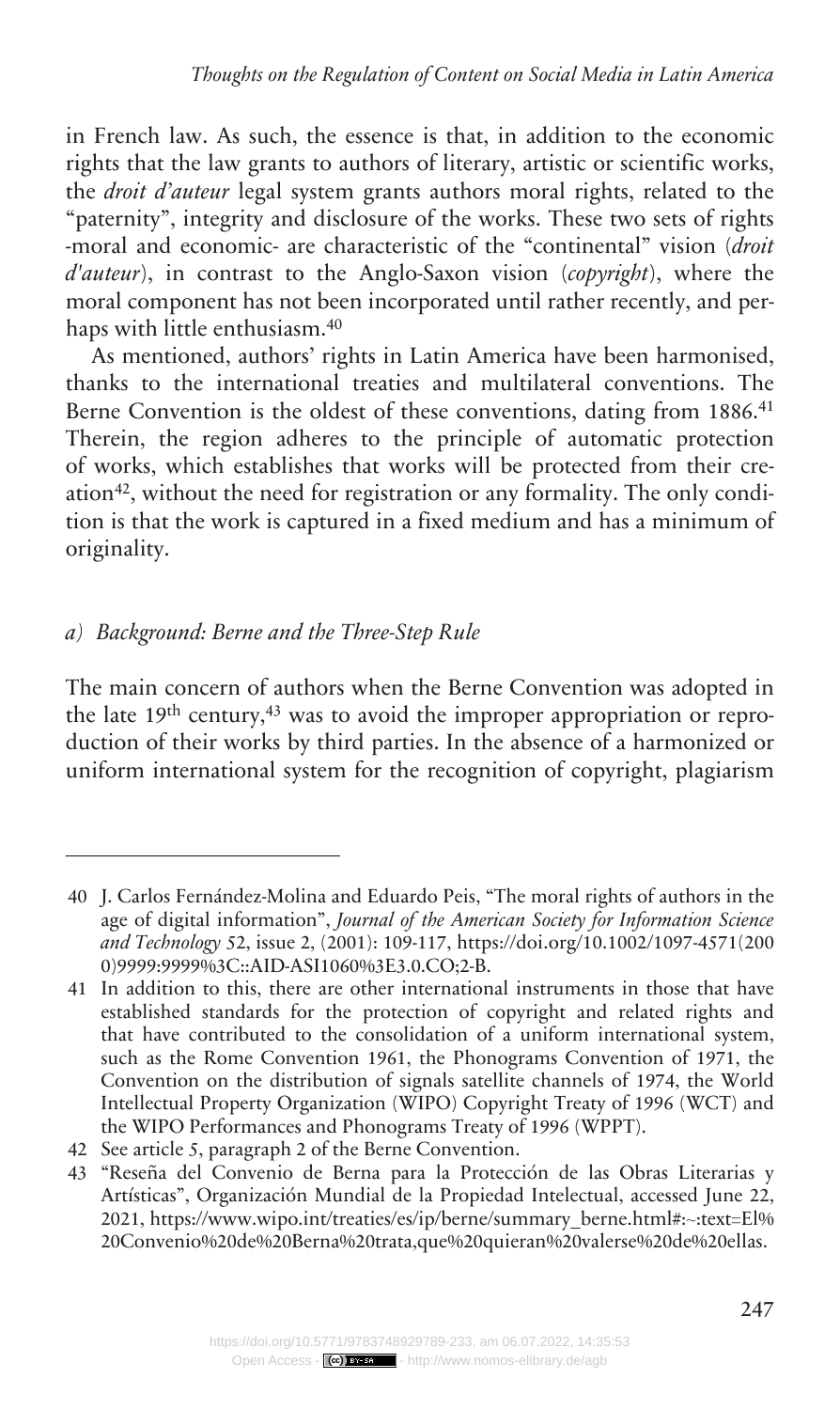or unauthorized use of works was a constant risk.<sup>44</sup> Berne gave authors, musicians, poets, painters, among others, the means to control who used their works, how and under what conditions. At the same time, it served to establish the minimum standards of international protection for literary and artistic works.

When setting these international rules for the recognition and protection of copyright, it was also made clear that countries could limit the protection of a work or allow the exceptional use of literary or artistic works without the consent of their author. These provisions are known as **copyright limitations and exceptions.**<sup>45</sup>

Among the most common limitations set by the Berne Convention are the following:

- $(i)$  the limitation on the protection of official texts<sup>46</sup>,
- (ii) the limitation on protection of daily news and press information<sup>47</sup>,
- (iii) the limit on protection of political speeches and those in legal proceedings <sup>48</sup> .

On the other hand, in relation to exceptions, we have:

- (i) the right to use citations or the right to quote (in educational and other particular circumstances)<sup>49</sup>;
- (ii) the use for teaching purposes $50$ ;
- (iii) the use of articles in newspapers and periodical collections $51$ ;

- 46 See article 2.4 Berne Convention.
- 47 See article 2.8 Berne Convention.
- 48 See article 2 bis 1 Berne Convention.
- 49 See article 10.1 Berne Convention.
- 50 See article 10.2 Berne Convention..
- 51 See article 10bis 1 Berne Convention..

<sup>44</sup> Prior to the adoption of the Berne Convention, there were national laws historical relevance that recognized and protected copyright, such as, the "Statute of Anne", the original title of which is *" An act for the encouragement of learning, by vesting the copies for printed books in the authors or purchasers of such copies, during times there in mentioned*", passed in 1709. Other countries joined this wave of copyright protection; in 1790 the United States enacted its first copyright law; In 1791 and 1793 France approved Decrees 13 and 19 on the protection of literary works, and finally, in Spain, 1847 (Christian Schmitz Vaccaro, "Evolución de la regulación internacional de la propiedad intelectual," (Concepción, Chile: Universidad Católica de la Santísima Concepción, 2013) [https://revistas.uexternad](https://revistas.uexternado.edu.co/index.php/propin/article/view/3580/3661) [o.edu.co/index.php/propin/article/view/3580/3661](https://revistas.uexternado.edu.co/index.php/propin/article/view/3580/3661)).

<sup>45</sup> Limitations and exceptions are based on Article 9 (2) of the Berne Convention.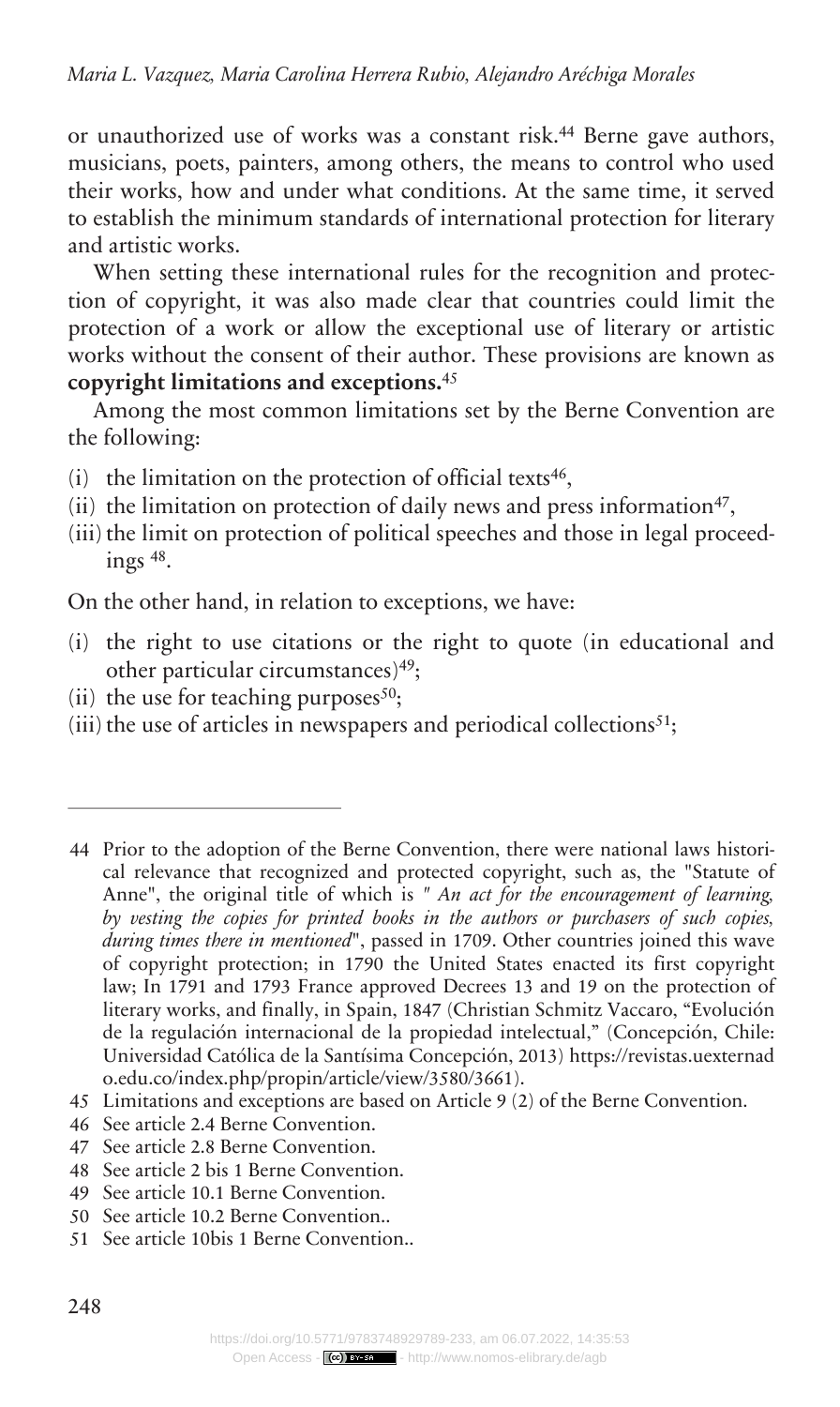- (iv) the use of works in information relating to current events;<sup>52</sup> and
- (v) the use of information from conferences, speeches and other similar events.<sup>53</sup>

The interpretation criteria for these limitations and exceptions are based on what is commonly known as the **three-step rule** introduced in article 9.2 of the Berne Convention: "It shall be a matter for legislation in the countries of the Union to permit the reproduction of such works in certain special cases, provided that such reproduction does not conflict with a normal exploitation of the work and does not unreasonably prejudice the legitimate interests of the author."

These three factors, which has become central in international conventions relating to copyright, is the basis of interpretation establishing the limits of permissible uses of works of third parties. Though the Berne Convention established this rule referring only to the right of reproduction, through the Agreement on Trade-Related Aspects of Intellectual Property Rights  $(TRIPS)^{54}$ , this rule was extended to any of the exclusive rights related to copyright.<sup>55</sup>

Exceptions and limitations are an important part of any copyright system, allowing creators to access and continue creating, using the knowledge generated by others. Without exceptions and limitations, the authors' rights system would not be able to achieve at least one of its fundamental purposes, which is to stimulate creation and promote innovation for the benefit of humanity.<sup>56</sup> The background described shows that there is a broad regulatory system related to the protection of copyright, not only in Latin America, but in the world, that serves as a fundamental framework for the unauthorized use of content on the internet.

<sup>52</sup> See article 10bis 2 Berne Convention.

<sup>53</sup> See article 2bis.2 Berne Convention..

<sup>54</sup> See article 13 TRIPS.

<sup>55</sup> "La regla de los tres pasos," Electronic Frontier Foundation, accessed June 22, 2021, [https://www.eff.org/sites/default/files/filenode/tpp\\_3pasos.pdf](https://www.eff.org/sites/default/files/filenode/tpp_3pasos.pdf).

<sup>56</sup> Gwen Hinze, "Hacer que el conocimiento sea accesible a través de las fronteras: excepciones mínimas obligatorias de derechos de autor internacionales para la educación," *Electronic Frontier Foundation,* October 30, 2008, [https://www.eff.org/](https://www.eff.org/wp/making-knowledge-accessible-across-borders-case-ma) [wp/making-knowledge-accessible-across-borders-case-ma.](https://www.eff.org/wp/making-knowledge-accessible-across-borders-case-ma)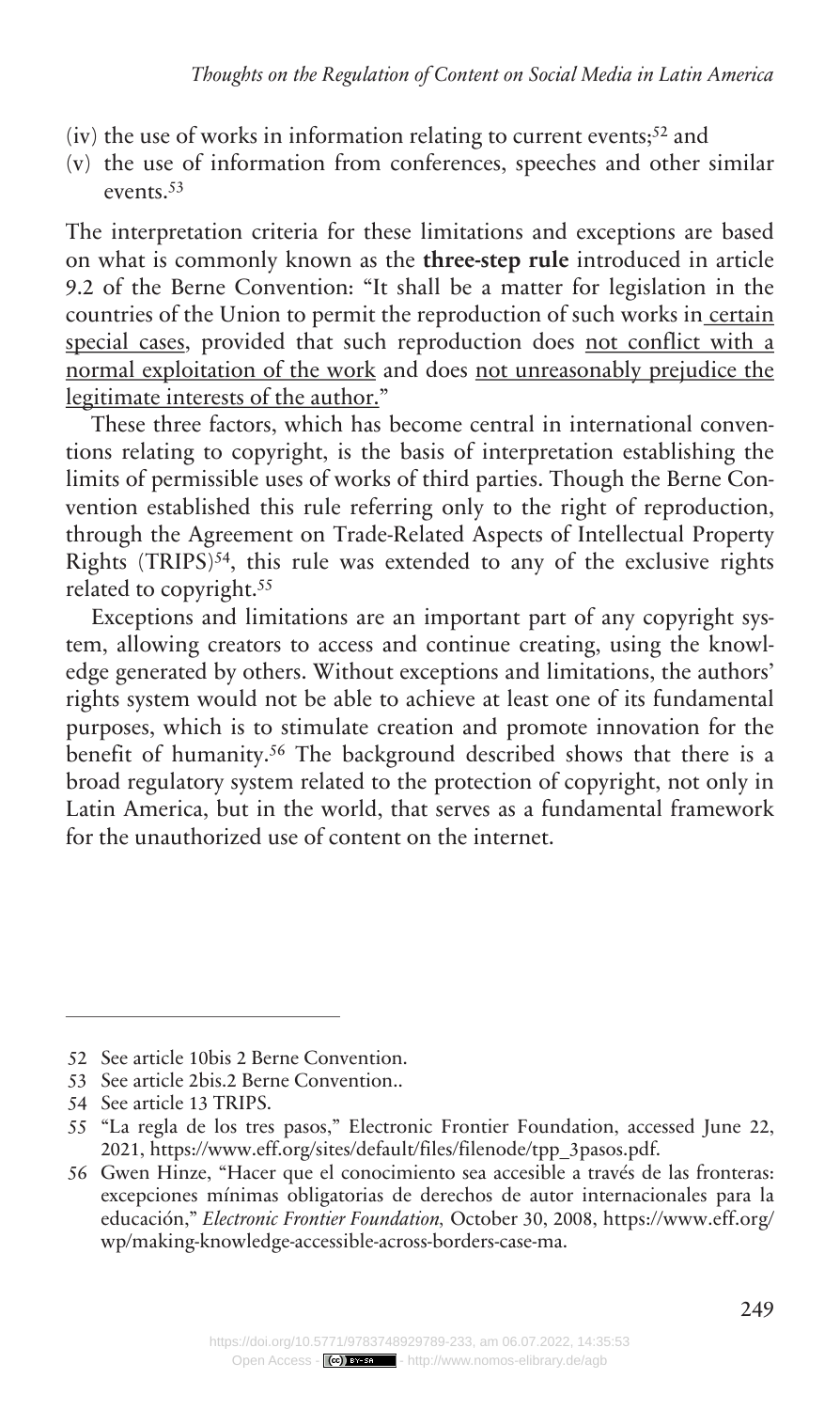*Authors' rights in copyrighted content from the user's standpoint: Are b) everyday practices of social media content-sharing illegal in Latin America? Is copyright affecting essential tasks on the internet and limiting social practices of democracy, such as access to culture and information?*

As is commonly known, the use of the internet in general, and social networks in particular, has generated practices that are based on the creation of content, or the reproduction, re-use or transformation of third -party content. Sometimes these dynamics imply obtaining a direct or indirect profit. Some examples are the creation of memes, sharing GIFs, those unavoidable loops of animation, or retweeting the status of another user, uploading stories to social networks such as Instagram or Twitter in which third-party songs are incorporated and the streaming of e-sport games on platforms such as Twitch or YouTube.

Thus, while a user of social media platforms is potentially the author of copyright--protected content, he or she, in turn, is a possible infringer of copyrights that belong to third parties.

In this context, one considers whether these dynamics carried out on the internet are adequately regulated by the same principles that apply to activities carried out in our analog, offline environment. Are our Latin American *droit d'auteur* laws outdated?

Most scholars in Latin America agree that local copyright laws can be applied to content in social networks, although not specifically mentioned in the norms, when such content fulfills copyrightability standards, such as originality.

To cite an example, several scholars have maintained that though Law 11,723, the main legal provision on authors' rights in Argentina, is almost one hundred years old, its broad wording, complemented with the international treaties to which Argentina is a party, allow it to achieve a comprehensive copyright protection applicable in the digital age.<sup>57</sup>

Other authors like Busaniche, consider that Law 11,723 regulates copyright through a highly restrictive model that, consequently, curtails circulation and makes common practices of socialization of culture illegal, affecting essential tasks and social practices of democracy, such as access to culture and information, the work of teachers and students and their

<sup>57</sup> Carlos A. Villalba and Delia Lipszyc, *El derecho de autor en la Argentina* (Ciudad Autónoma de Buenos Aires, Argentina: La Ley 2009); Ariel Alberto Neuman, "Derechos de autor y era digital", *El Cronista*, June 6, 2018, [https://www.cronista.c](https://www.cronista.com/legales/Derechos-de-autor-y-era-digital-20180606-0011.html) [om/legales/Derechos-de-autor-y-era-digital-20180606-0011.html](https://www.cronista.com/legales/Derechos-de-autor-y-era-digital-20180606-0011.html).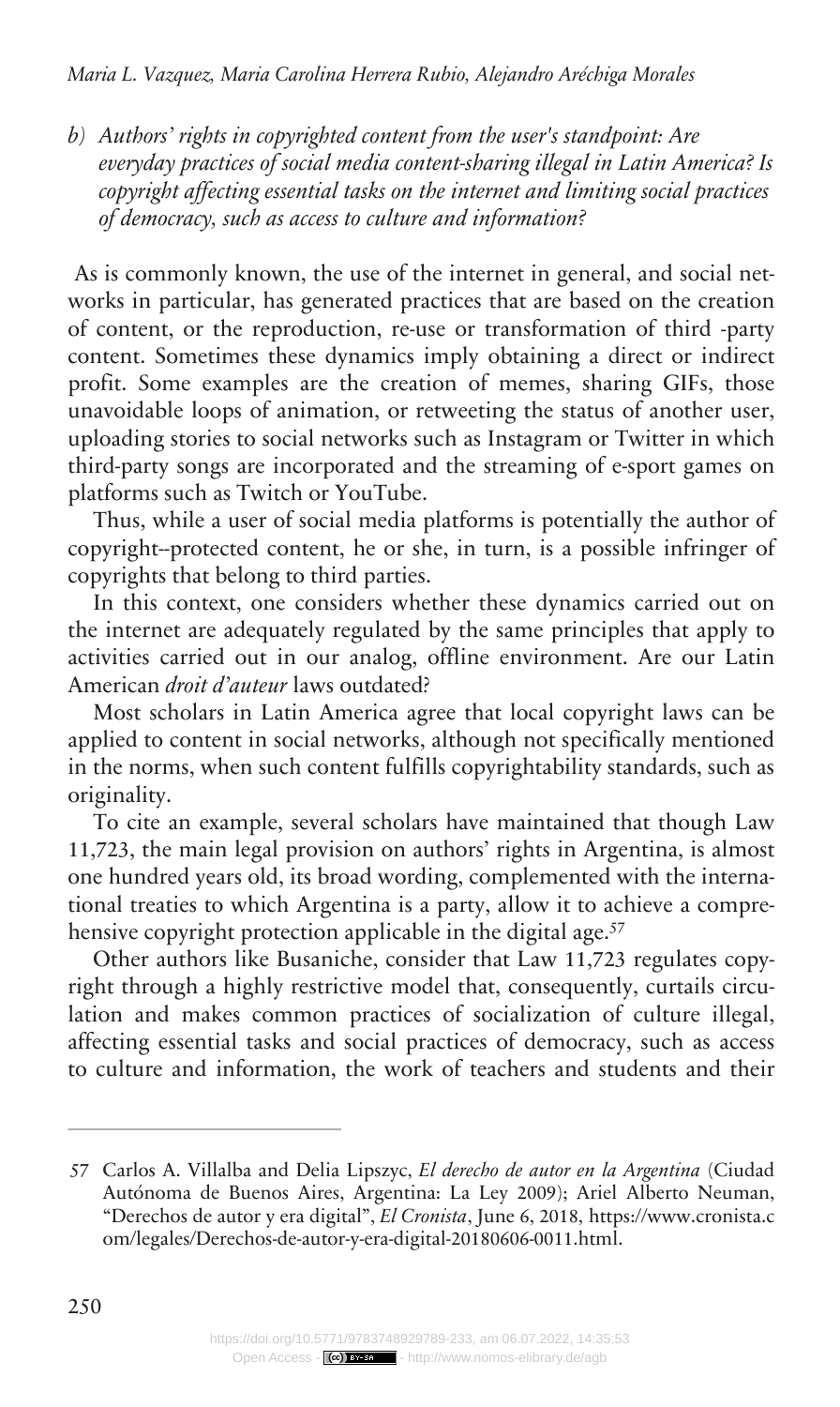access to educational materials, and the work of libraries. She argues that in today's digital environments, this system, in which the conditions that gave meaning to copyright are completely modified, needs a structural transformation.<sup>58</sup>

It is important to clarify that using or reproducing third-party content is not always illegal. As mentioned, limitations and exceptions are a fundamental part of the copyright system, and allow the use and disclosure of content, provided the use is deemed permissible under the three-step rule.

Yet, in order to permit the aforementioned socialization of culture, when thinking about copyright rules in the digital era, we must pay as much attention to addressing limitations and exceptions, as to enhancing copyright protection. Are the existing limitations and exceptions to copyright in Latin America suitable to permit the regular interactions taking place on today's social media? More importantly, what about the access to culture and circulation of information in the digital environment? It does not seem clear that many of these acts will be permissible under the present limitations and exceptions system, which has a very narrow and limited scope.

As user-generated content flourishes, Elkin-Koren argues that users play a critical role in copyright law, and makes a fascinating case for the "user rights approach".<sup>59</sup> Observing the user's interests only through the spectacles of limitations and exceptions, is far too narrow, and overlooks the vital role users play in the copyright system. Elkin-Koren makes the thought-provoking suggestion that permissible uses under copyright law should be articulated and treated as rights.

<sup>58</sup> Beatriz Busaniche, "Argentina Copyleft. La crisis del modelo de derechos de autor y las prácticas para democratizar la cultura", Fundación Via Libre, September 10, 2010, [https://www.vialibre.org.ar/argentina-copyleft-la-crisis-del-modelo-de-derech](https://www.vialibre.org.ar/argentina-copyleft-la-crisis-del-modelo-de-derechos-de-autor-y-las-practicas-para-democratizar-la-cultura/) [os-de-autor-y-las-practicas-para-democratizar-la-cultura/.](https://www.vialibre.org.ar/argentina-copyleft-la-crisis-del-modelo-de-derechos-de-autor-y-las-practicas-para-democratizar-la-cultura/)

<sup>59</sup> Niva Elkin-Koren, "Copyright in a Digital Ecosystem: A User-Rights Approach", Forthcoming in RUTH OKEDIJI, COPYRIGHT IN AN AGE OF LIMITATIONS AND EXCEPTIONS, July 28, 2015, [https://ssrn.com/abstract=2637027.](https://ssrn.com/abstract=2637027)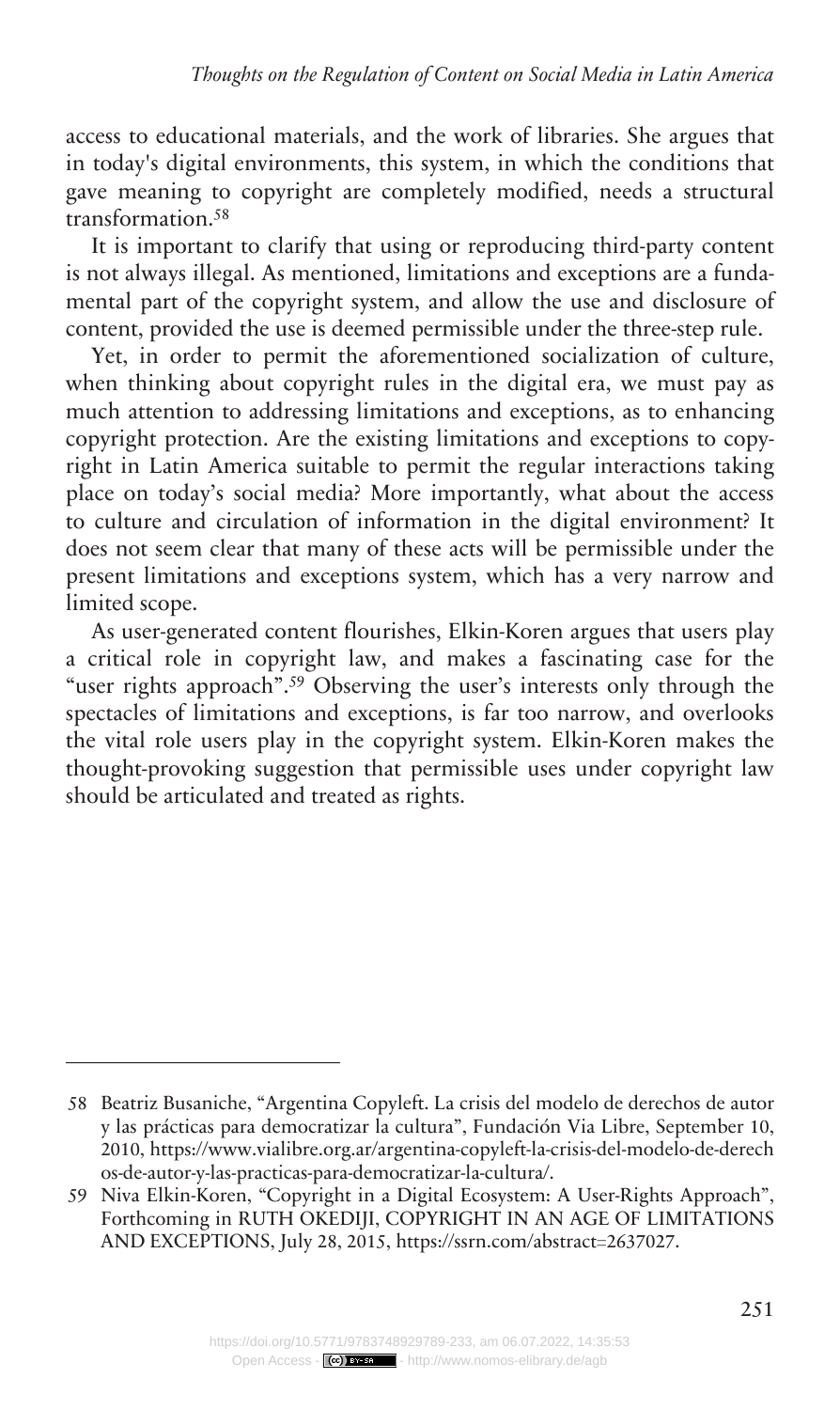*Should exceptions and limitations in Latin America be reformed in order c) to adapt to the common practices in the digital environment? Is there a possibility of incorporating broader criteria, such as the Copyright Fair Use factors?*

Questions arise as to how to adapt our Latin American authors' rights frameworks to better suit the digital environment.

Limitations to authors' rights in the laws of Latin American countries are lists of very specifically defined, and narrowly constructed exceptions to the exclusivity granted to authors by law. These are exhaustive, closed lists; if a use of copyrighted content does not fall into one of these very specific categories, it will be considered an infringement. In contrast, the four statutory factors of fair use in U.S, copyright law, and the fifth factor of "transformative use" introduced by courts, provide more flexible criteria that can be used by courts to decide whether a specific use is permissible on a case-by-case basis.

The idea of adopting the Fair Use interpretation criteria has not, as of yet, been a viable alternative for Latin American countries. There is a certain fear of the unpredictability associated with the application of the fair use criteria, and the traditional rule in countries, including those of the European and Latin America, is that copyright limitations and exceptions must be narrowly defined.

Nevertheless, it is surprising that the international three-step test, which has been incorporated into Latin American legislations through the adoption of the Berne Convention as well as other treaties, is in fact rooted in the Anglo-American copyright tradition.<sup>60</sup>

It has often been considered that the three-step test in international copyright law is is an obstacle to the adoption of more flexible criteria at the national level, yet, Geiger, Gervais & Senftleben have considered that the test was actually intended to serve as a more flexible balancing tool, offering national policy makers the possibility to adopt a flexible system of limitations and exceptions. <sup>61</sup>

<sup>60</sup> Christophe Geiger, Daniel J. Gervais and Martin Senftleben, "The Three-Step-Test Revisited: How to Use the Test's Flexibility in National Copyright Law", (November 18, 2013) *American University International Law Review*, Vol. 29, No. 3 (2014), pp. 581-626,<https://ssrn.com/abstract=2356619> or [http://dx.doi.org/10.2139/ssrn.2](http://dx.doi.org/10.2139/ssrn.2356619) [356619](http://dx.doi.org/10.2139/ssrn.2356619)

<sup>61</sup> Christophe Geiger, Daniel J. Gervais and Martin Senftleben. "The Three-Step-Test Revisited: How to Use the Test's Flexibility in National Copyright Law", *American University International Law Review* 29 no. 3 (2014):581-626.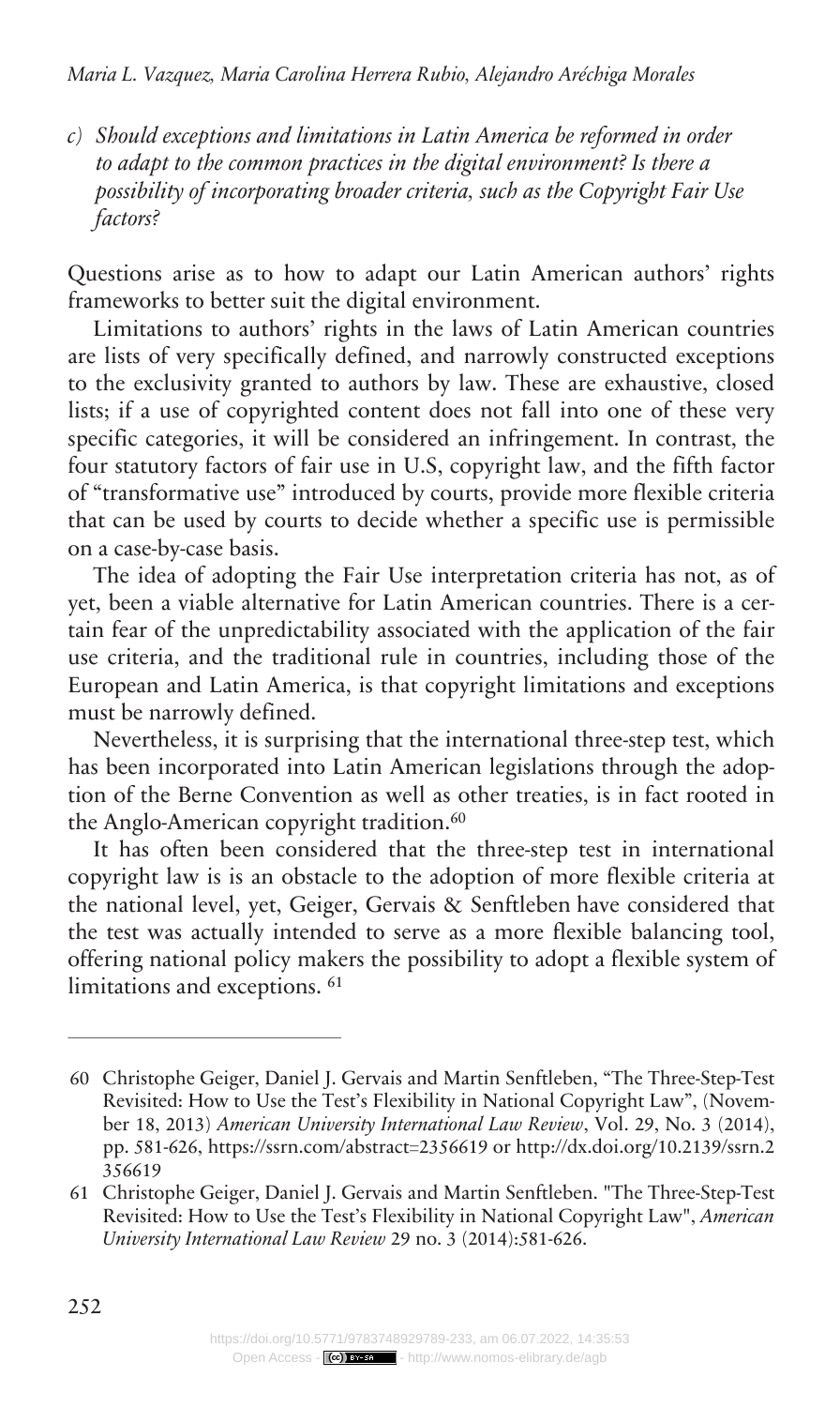Among the treaties signed by many Latin American nations are the WIPO Copyright Treaty (WCT) and the WIPO Performances and Phonograms Treaty (WPPT). In order to consider the possibility of Latin American countries to reform their legislations regarding limitations and exceptions, it is particularly noteworthy to highlight certain provisions of the WIPO Copyright Treaty and its "Agreed Statements". The details of these treaties is beyond the scope of this overview, but suffice it to mention that some provisions therein, indicate quite specifically that the function of the three-step test is to serve as a flexible framework for the adoption of limitations and exceptions at the national level.

Article 10(1) of the WCT is a direct application of the three-step test to WCT rights:

"Contracting Parties may, in their national legislation, provide for limitations of or exceptions to the **rights granted to authors of literary and artistic works under this Treaty** in **certain special cases** that do **not conflict with a normal exploitation** of the work and **do not unreasonably prejudice the legitimate interests of the author**."

The Agreed Statement Concerning Article 10 WCT states: <sup>62</sup>

"It is understood that the provisions of Article 10 permit Contracting Parties to carry forward and appropriately extent into the digital environment limitations and exceptions in their national laws which have been considered acceptable under the Berne Convention. Similarly, these provisions should be understood to permit Contracting Parties to devise new exceptions and limitations that are appropriate in the digital network environment. It is also understood that Article 10(2) neither reduces nor extends the scope of applicability of the limitations and exceptions permitted by the Berne Convention."

This statement is between all parties to the WCT, prepared at the same time as the Convention, which makes it an important context for the interpretation of article 10.

<sup>62</sup> Sam Ricketson, "WIPO Study on Limitations and Exceptions of Copyright and Related Rights in the Digital Environment", March 3, 2008.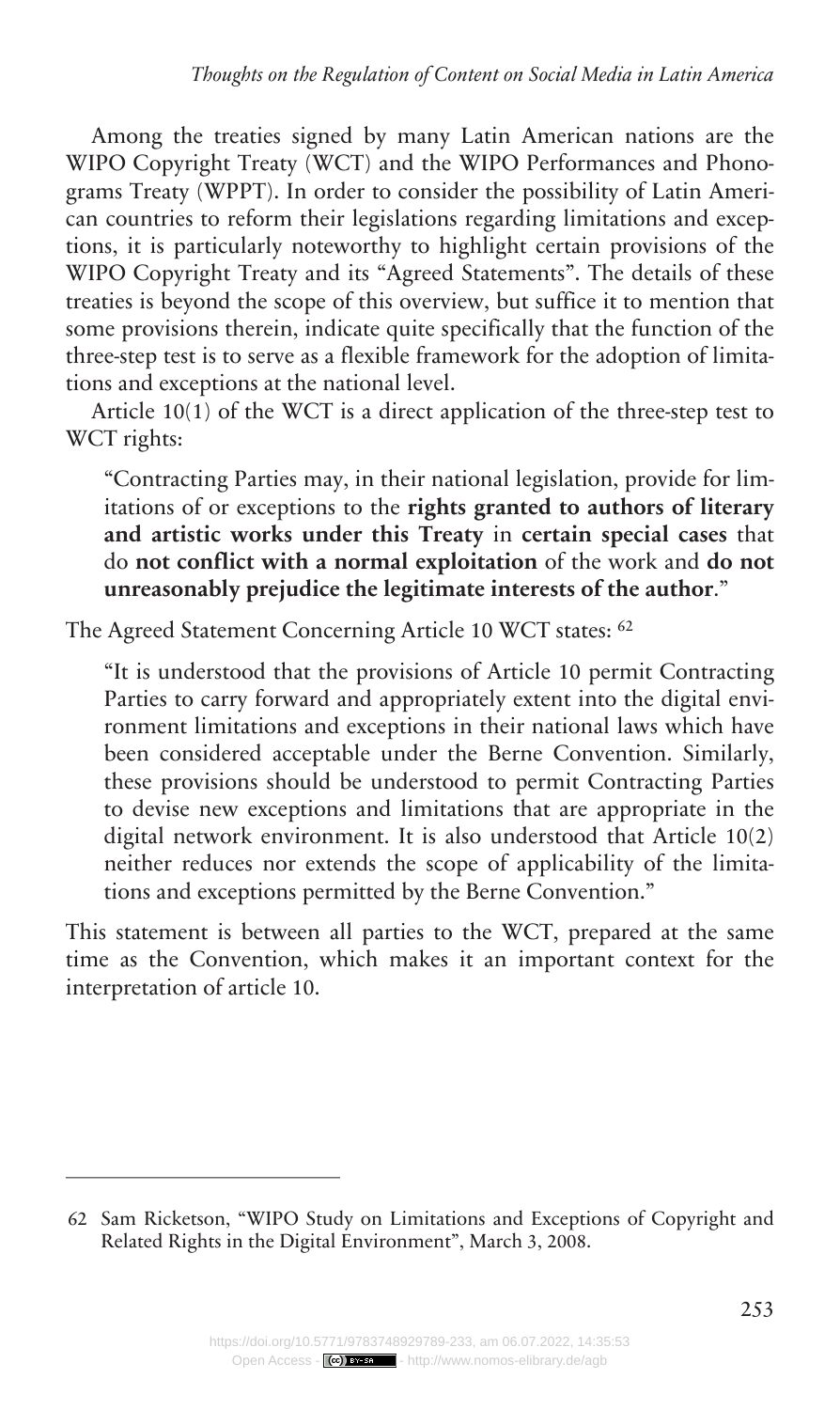#### *Notice and Take-Down: Content Filtering in Latin America Chapter 3.b.*

In order to protect copyright online, notice and take-down procedures and content filtering systems work in tandem, allowing the copyright owner to request the removal of the infringing content, while the filtering systems serve to ensure that the offending content does not re-upload on the internet. Systems such as these are provided for in the U.S. DMCA,<sup>63</sup> implemented in 1998 and the Directive of the European Union<sup>64</sup> of 2000.

In Latin America, many have argued that in practice these systems have been used to generate acts of censorship of opponents, as tools to control reputation and public image, as well as to manipulate or modify the publicly accessible information that is hosted on the internet.<sup>65</sup> All of the above, based on the filing of claims for alleged invasions of copyright online.<sup>66</sup> For example, in Ecuador, some years back, copyright laws were used to remove content criticizing the government.<sup>67</sup>

The creation of these systems has close ties to the creation of the WIPO internet treaties (WCT) and (WPPT) in 1996. As mentioned, most countries in Latin America are party to the WIPO treaties (WCT and WPPT), which establish the obligation to have effective measures to avoid the execution of infringing actions on the internet.

In Chile these mechanisms were established through Law 20,435 of 2010.<sup>68</sup> In Costa Rica through Regulation 36880-COMEX-JP of 2011 and in Paraguay through Law 4,868 of Electronic Commerce of 2013<sup>69</sup> and more recently in Mexico with the reforms to the Federal Copyright Law of 2020.

<sup>63</sup> See<https://www.law.cornell.edu/uscode/text/17/512>

<sup>64</sup> «Directiva sobre el comercio electrónico 2000/31/CE.» 2000. https://eur-lex.europ a.eu/legal-content/ES/TXT/HTML/?uri=CELEX:32000L0031&from=ET (accessed: 2021).

<sup>65</sup> Reseña del Tratado de la OMPI sobre Derecho de Autor (WCT) (1996)," Organización Mundial de la Propiedad Intelectual", accessed June 22, 2021, [https://www.](https://www.wipo.int/treaties/es/ip/wct/summary_wct.html) [wipo.int/treaties/es/ip/wct/summary\\_wct.html.](https://www.wipo.int/treaties/es/ip/wct/summary_wct.html)

<sup>66</sup> Alejandro Aréchiga Morales, "Sistema de notificación y retirada en México: los derechos en juego", Centro de Política Digital para América Latina, 2021 .

<sup>67</sup> Derechos Digitales, "The various paths of Internet censorship in Latin America", IFEX, November 14, 2014, accessed 10 July, 2021, [https://ifex.org/the-various-path](https://ifex.org/the-various-paths-of-internet-censorship-in-latin-america/) [s-of-internet-censorship-in-latin-america/.](https://ifex.org/the-various-paths-of-internet-censorship-in-latin-america/)

<sup>68</sup> See Article 14 WCT and Article 23 WPPT, Provisions on Enforcement of Rights.

<sup>69</sup> Rodrigo Vargas Acosta, "Responsabilidad de intermediarios por infracciones a los derechos de autor en Chile, Paraguay y Costa Rica: Un análisis desde la libertad de expresión", *Revista chilena de derecho y tecnología*, Vol. 5, no. 1 (2016), [https://do](https://doi.org/10.5354/0719-2584.2016.41782) [i.org/10.5354/0719-2584.2016.41782.](https://doi.org/10.5354/0719-2584.2016.41782)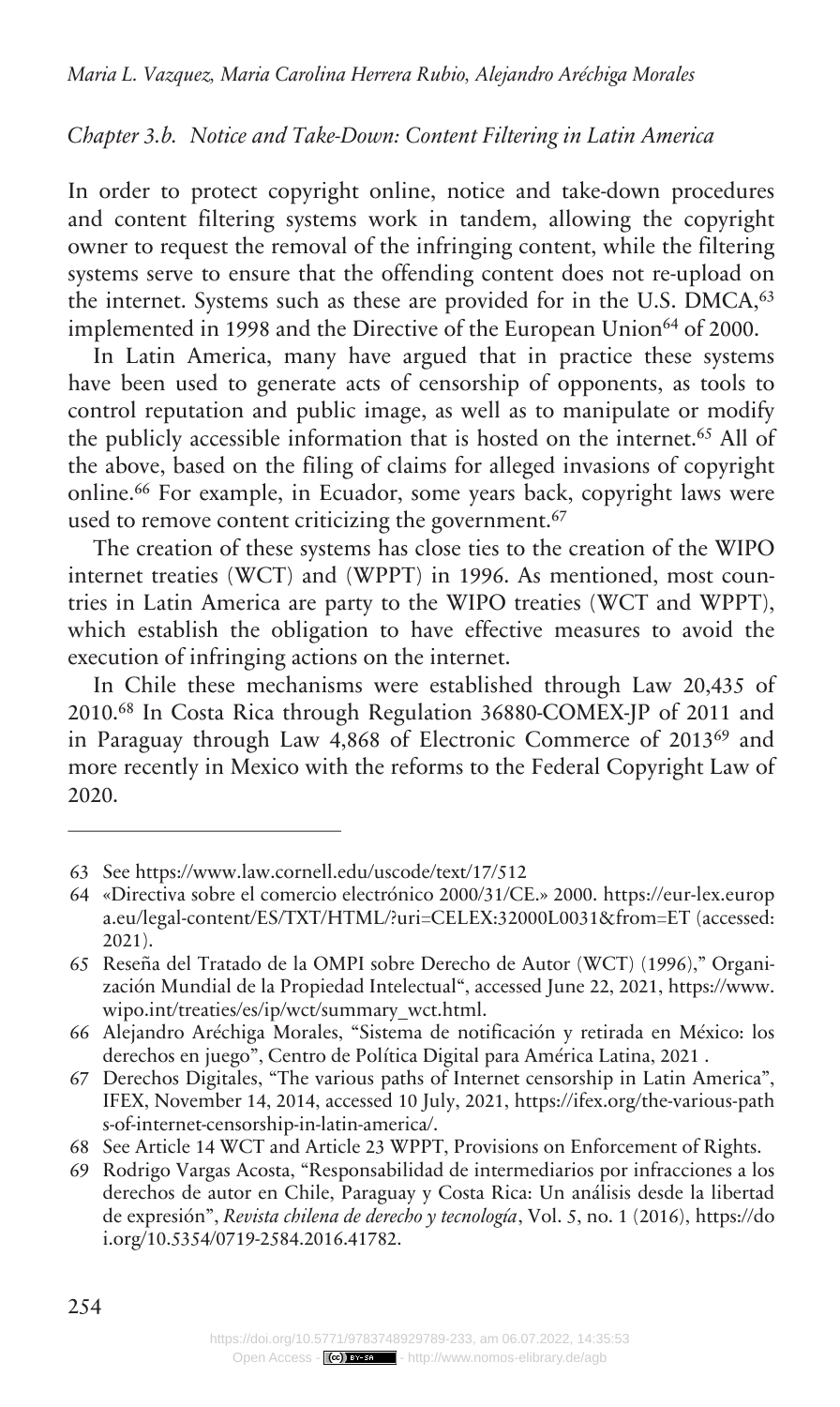#### *The particular case of the new law in Mexico a)*

A particular case study in Latin America is that of the new Mexican Federal Copyright Law. In response to the United States-Mexico-Canada Agreement (USMCA in the US, T-MEC in Mexico) which took effect on July 1, 2020, the Mexican government reformed its intellectual property legislation, including amendments to its Federal Copyright Law, effective July 2, 2020.

Among the provisions that were amended, is the addition of a notification and withdrawal system that enables Mexican Internet users to file claims when they consider that their copyright is affected by a third party.<sup>70</sup>

The implementation of the notification and withdrawal system generated concern among interested parties, with several civil organizations publicly arguing that these measures affect the exercise of other rights on the internet, for example, freedom of expression, access to culture or information.<sup>71</sup>

Among the main criticisms that the notification and withdrawal system received are the speed with which the reform was approved, due to the pressure to comply in time with the commitments and negotiations derived from the T-MEC. Likewise, the effects that it can generate on the exercise of other rights on the Internet and the errors with which it was incorporated into the LFDA were criticized.

Naturally, the reform was defended by the government and other interested parties. Discussions on the legality of the system by the academic sector and media became more compelling when the National Commission of Human Rights (CNDH), an autonomous constitutional body of Mexico, filed a claim of unconstitutionality before the Supreme Court of Justice of the Nation (SCJN) on the grounds that the notification and withdrawal system may affect the exercise of fundamental rights on the internet.<sup>72</sup>

<sup>70</sup> Consult articles 114 septies and octies of the Federal Law of Copyright of Mexico [http://www.diputados.gob.mx/LeyesBiblio/pdf\\_mov/Ley\\_Federal\\_de\\_Derechos.p](http://www.diputados.gob.mx/LeyesBiblio/pdf_mov/Ley_Federal_de_Derechos.pdf) [df](http://www.diputados.gob.mx/LeyesBiblio/pdf_mov/Ley_Federal_de_Derechos.pdf)

<sup>71</sup> "Red de defensa de los derechos digitales. Ni censura ni candados", R3D, accessed June 22, 2021<https://participa.nicensuranicandados.org/>.

<sup>72</sup> Consult Action of Unconstitutionality 217/2020, [https://www.cndh.org.mx/tipo/2](https://www.cndh.org.mx/tipo/209/accion-de-inconstitucionalidad?field_fecha_creacion_value%5Bmin%5D=&field_fecha_creacion_value%5Bmax%5D=&keys=217%2F2020&items_per_page=10) 09/accion-de-inconstitucionalidad?field fecha creacion value%5Bmin%5D=&fiel [d\\_fecha\\_creacion\\_value%5Bmax%5D=&keys=217%2F2020&items\\_per\\_page=10.](https://www.cndh.org.mx/tipo/209/accion-de-inconstitucionalidad?field_fecha_creacion_value%5Bmin%5D=&field_fecha_creacion_value%5Bmax%5D=&keys=217%2F2020&items_per_page=10)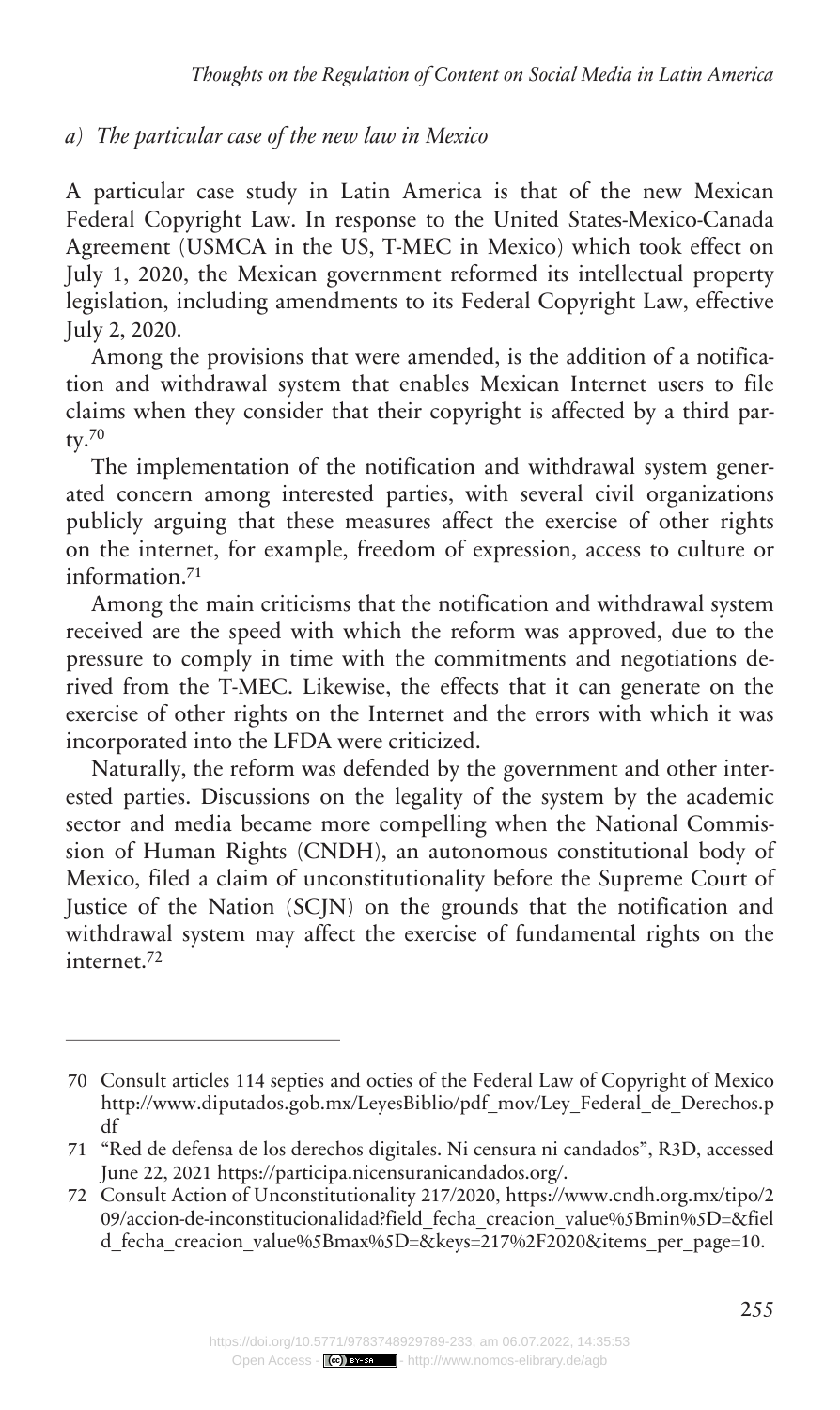In addition, in the action of unconstitutionality, the Supreme Court pointed out deficiencies, errors and omissions with which the system was incorporated into the Federal Copyright Law. This claim has not yet been resolved.

#### *Conclusion Chapter 4.*

In a region with glaring economic and political inequalities such as Latin America, digital transformation will have a strong impact on inclusiveness, and social media can provide empowerment and, help shape users to progress socially, economically, educationally, and politically.

When the state gives companies more faculties to moderate content, greater control of the public debate falls on the private sector. Yet, is it counterproductive that content can only be moderated if the state allows it? There are models of moderation in online communities, where users decide what kind of content should be filtered, based on the interest of maintaining a healthy dialogue. Ideally, companies could maintain a certain flexibility to decide what content to allow on their platform, but with clear and transparent rules. A social media platform should have to report to the user the reasons a certain expression is being restricted, and there should be appeal mechanisms. Regulation would have to focus on making the exercise of that power accountable.

The challenge for Latin America will be to provide regulation for these activities, whilst crafting rules that safeguard freedom of expression, appropriate to each country's particular domestic social, legal and political contexts, while securing privacy and facilitating civic and social engagement.

#### *Bibliography*

- "Reseña del Convenio de Berna para la Protección de las Obras Literarias y Artísticas" Organización Mundial de la Propiedad Intelectual, accessed June 22, 2021, [https://www.wipo.int/treaties/es/ip/berne/summary\\_berne.html#:~:text=El%20C](https://www.wipo.int/treaties/es/ip/berne/summary_berne.html#:~:text=El%20Convenio%20de%20Berna%20trata,que%20quieran%20valerse%20de%20ellas) [onvenio%20de%20Berna%20trata,que%20quieran%20valerse%20de%20ellas.](https://www.wipo.int/treaties/es/ip/berne/summary_berne.html#:~:text=El%20Convenio%20de%20Berna%20trata,que%20quieran%20valerse%20de%20ellas)
- «Directiva sobre el comercio electrónico 2000/31/CE.» 2000. [https://eur-lex.europa](https://eur-lex.europa.eu/legal-content/ES/TXT/HTML/?uri=CELEX:32000L0031&from=ET) [.eu/legal-content/ES/TXT/HTML/?uri=CELEX:32000L0031&from=ET](https://eur-lex.europa.eu/legal-content/ES/TXT/HTML/?uri=CELEX:32000L0031&from=ET) (último acceso: 2021).
- Alejandro Aréchiga Morales. "Sistema de notificación y retirada en México: los derechos en juego," Centro de Política Digital para América Latina, 2021 .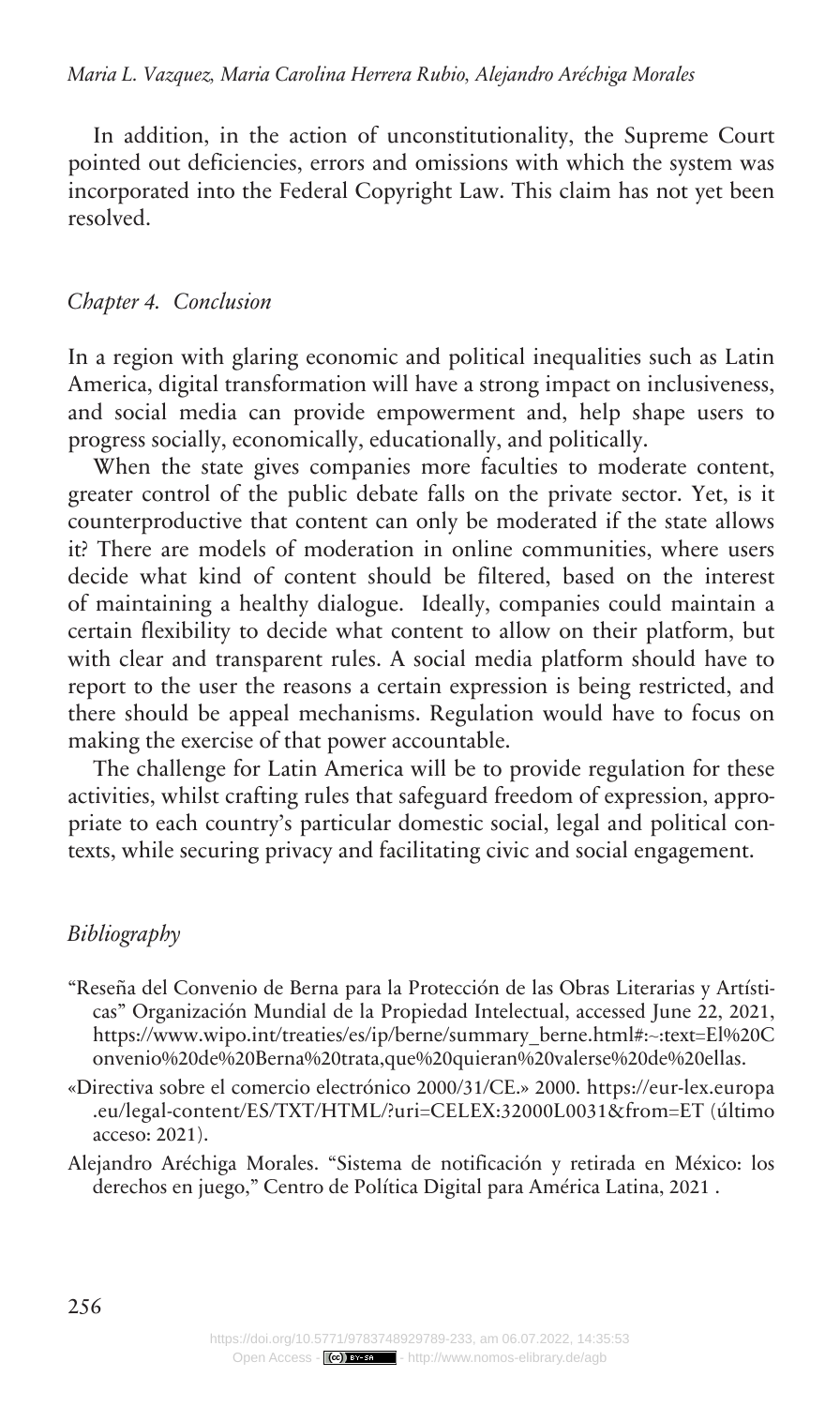- Banco de Desarrollo de América Latina. "Transformación digital para la América Latina del S. XXI." Accessed June 22, 2021. [https://www.caf.com/es/conocimient](https://www.caf.com/es/conocimiento/visiones/2020/02/transformacion-digital-para-la-america-latina-del-s21/) [o/visiones/2020/02/transformacion-digital-para-la-america-latina-del-s21/.](https://www.caf.com/es/conocimiento/visiones/2020/02/transformacion-digital-para-la-america-latina-del-s21/)
- Bojalil, Paulina. "Despuntan las reformas en materia de protección de datos en América Latina." *ABIERTA al público* (blog), February 12, 2019. [https://blogs.iad](https://blogs.iadb.org/conocimiento-abierto/es/proteccion-de-datos-gdpr-america-latina/) [b.org/conocimiento-abierto/es/proteccion-de-datos-gdpr-america-latina/](https://blogs.iadb.org/conocimiento-abierto/es/proteccion-de-datos-gdpr-america-latina/).
- *Convencion Americana Sobre Derechos Humanos (Pacto de San José), 1969.* Organización de Estados Americanos. Articulo 13.
- Duarte, Fernando. "Los países en los que la gente pasa más tiempo en las redes sociales (y los líderes en América Latina)." *BBC News Mundo*, September 9, 2019. <https://www.bbc.com/mundo/noticias-49634612>.
- Electronic Frontier Foundation. "La regla de los tres pasos." Accessed June 22, 2021. [https://www.eff.org/sites/default/files/filenode/tpp\\_3pasos.pdf](https://www.eff.org/sites/default/files/filenode/tpp_3pasos.pdf).
- Fernández-Molina, J. Carlos and Peis, Eduardo. "The moral rights of authors in the age of digital information." *Journal of the American Society for Information Science and Technology* 52, issue 2, (2001): 109-117. [https://doi.org/10.1002/1097-4571\(20](https://doi.org/10.1002/1097-4571(2000)9999:9999%3C::AID-ASI1060%3E3.0.CO;2-B) [00\)9999:9999%3C::AID-ASI1060%3E3.0.CO;2-B.](https://doi.org/10.1002/1097-4571(2000)9999:9999%3C::AID-ASI1060%3E3.0.CO;2-B)
- Gómez, Marcela and Bobadilla, Matías. "Influencers deben pagar impuestos por ganancias en redes sociales." pauta.cl, March 28, 2021. Pfizenmaier, P. F. (2020, July 16). *Influencers' Regulation In Argentina: When No Law Is Better Than A Bad Law*. Mondaq.Com. [https://www.mondaq.com/unitedstates/social-media/96595](https://www.mondaq.com/unitedstates/social-media/965950/influencers39-regulation-in-argentina-when-no-law-is-better-than-a-bad-law) [0/influencers39-regulation-in-argentina-when-no-law-is-better-than-a-bad-law](https://www.mondaq.com/unitedstates/social-media/965950/influencers39-regulation-in-argentina-when-no-law-is-better-than-a-bad-law)
- Hernández Bauzá, Valentina. *Sucesos regulatorios en materias de privacidad e internet en Latinoamérica*. Derechos Digitales América Latina, 2020. [https://www.derecho](https://www.derechosdigitales.org/wp-content/uploads/tendencias-privacidad-latam.pdf) [sdigitales.org/wp-content/uploads/tendencias-privacidad-latam.pdf](https://www.derechosdigitales.org/wp-content/uploads/tendencias-privacidad-latam.pdf).
- Hinze, Gwen. "Hacer que el conocimiento sea accesible a través de las fronteras: excepciones mínimas obligatorias de derechos de autor internacionales para la educación." *Electronic Frontier Foundation,* October 30, 2008. [https://www.eff.org](https://www.eff.org/wp/making-knowledge-accessible-across-borders-case-ma) [/wp/making-knowledge-accessible-across-borders-case-ma](https://www.eff.org/wp/making-knowledge-accessible-across-borders-case-ma).
- Human Rights Watch. "Mexico: Online Free Speech at Risk." April 14, 2021. <https://www.hrw.org/news/2021/04/14/mexico-online-free-speech-risk>
- LA RELATORÍA ESPECIAL PARA LA LIBERTAD DE EXPRESIÓN. (2013, November 11). *Comunicado de Prensa R 85/13*.
- Lemus Rivero, Luis Mario. "Influencers, aspectos legales a considerer." *Foro Jurídico*, October 8, 2020. [https://orojuridico.mx/influencers-aspectos-legales-a-conside](https://orojuridico.mx/influencers-aspectos-legales-a-considerar/#:~:text=Para%20comenzar%2C%20es%20importante%20hacer,Ley%20Federal%20de%20Radio%20y) [rar/#:~:text=Para%20comenzar%2C%20es%20importante%20hacer,Ley%20Fede](https://orojuridico.mx/influencers-aspectos-legales-a-considerar/#:~:text=Para%20comenzar%2C%20es%20importante%20hacer,Ley%20Federal%20de%20Radio%20y) [ral%20de%20Radio%20y.](https://orojuridico.mx/influencers-aspectos-legales-a-considerar/#:~:text=Para%20comenzar%2C%20es%20importante%20hacer,Ley%20Federal%20de%20Radio%20y)
- *Ley 20.435, 2010*. Congreso Nacional, Chile.
- *Ley 26.551, 2009.* Congreso de la Nación Argentina, Articulo 5.
- *Ley 48, 2020.* Gaceta del Congreso No. 593, Colombia.
- *Ley 679, 2001.* Congreso de República de Colombia, Capitulo II: Del uso de redes globales de información en relación con menores, Colombia.
- *Ley Estatutaria 1581, 2012.* Congreso de República de Colombia. Artículo 2.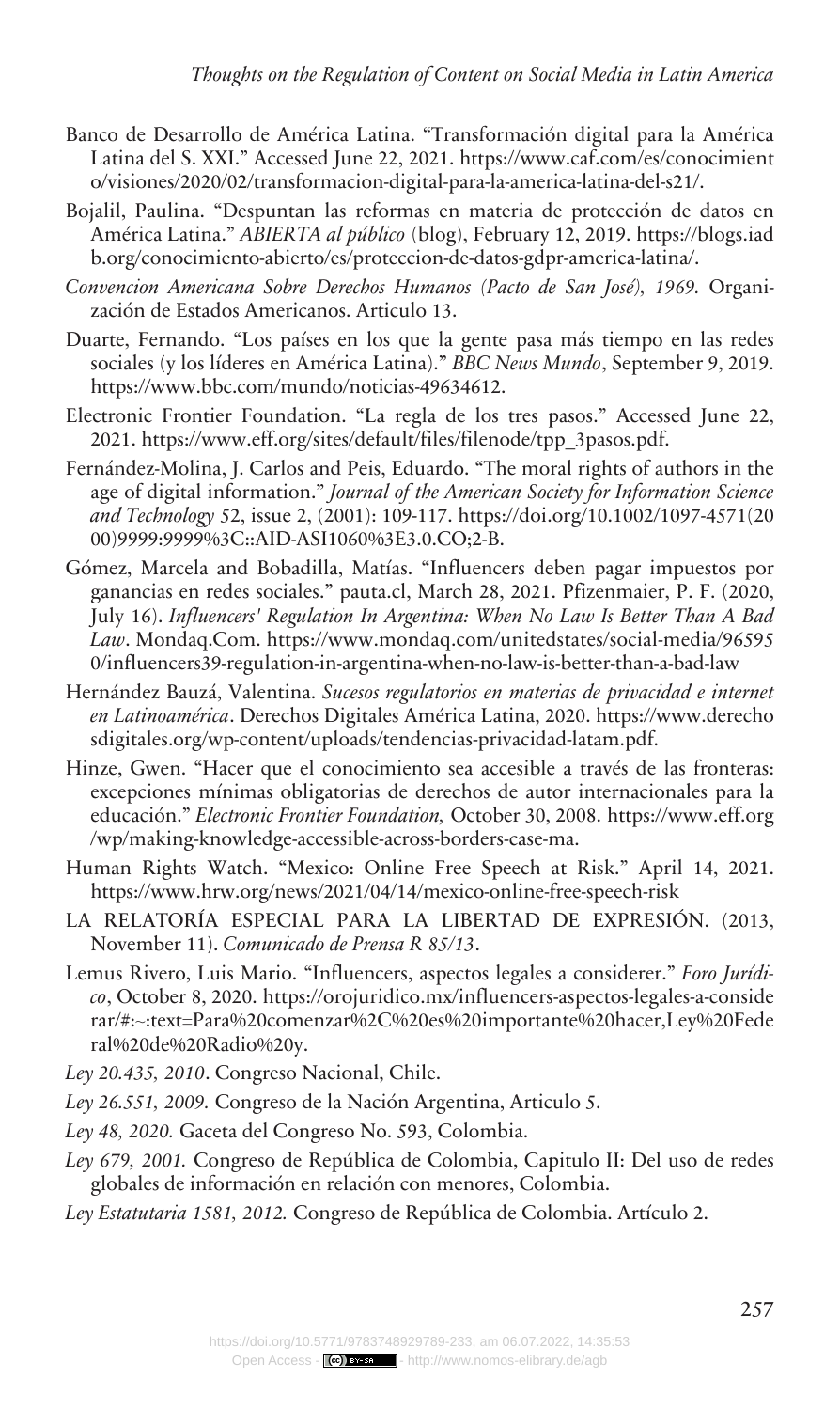- *Ley Federal Del Derecho De Autor, 2020,* Congreso De Los Estados Unidos Mexicanos, Artículo 114 Octies, México.
- *Ley Federal Del Derecho De Autor, 2020,* Congreso De Los Estados Unidos Mexicanos, Artículo 114 Octies, México.
- Moisés Sánchez. *Informe sobre control estatal de redes sociales* (Alianza Regional por la Libre Expresión e Información, 2016), [http://www.alianzaregional.net/wp-conte](http://www.alianzaregional.net/wp-content/uploads/Informe-Arti%CC%81culo-XIII-2016-GF-SR-DM.pdf) [nt/uploads/Informe-Arti%CC%81culo-XIII-2016-GF-SR-DM.pdf](http://www.alianzaregional.net/wp-content/uploads/Informe-Arti%CC%81culo-XIII-2016-GF-SR-DM.pdf).
- Observacom. "Redes sociales son las principales vías de acceso a la información en América Latina." *Observatorio Latinoamericano de Regulación de Medios y Convergencia*, June 22, 2020. [https://www.observacom.org/redes-sociales-son-las-princip](https://www.observacom.org/redes-sociales-son-las-principales-vias-de-acceso-a-la-informacion-en-america-latina/) [ales-vias-de-acceso-a-la-informacion-en-america-latina/](https://www.observacom.org/redes-sociales-son-las-principales-vias-de-acceso-a-la-informacion-en-america-latina/)
- OMPI. GUIA SOBRE LOS TRATADOS DE DERECHO DE AUTOR Y DERE-CHOS CONEXOS. s.f.
- Organización Mundial de la Propiedad Intelectual. Reseña del Tratado de la OMPI sobre Derecho de Autor (WCT) (1996). s.f. [https://www.wipo.int/treaties/es/ip/w](https://www.wipo.int/treaties/es/ip/wct/summary_wct.html) [ct/summary\\_wct.html](https://www.wipo.int/treaties/es/ip/wct/summary_wct.html) (último acceso: 10 de 04 de 2021).
- Ortuño, Carlos I. "COVID-19 and digital inclusion in Latin America and the Caribbean: A connectivity and access problem." *SELA. Latin American And Carribean Economic System*, June 04, 2020. [http://www.sela.org/en/press/articles/a/64](http://www.sela.org/en/press/articles/a/64488/covid-19-digital-inclusion-in-latin-america-and-the-caribbean) [488/covid-19-digital-inclusion-in-latin-america-and-the-caribbean](http://www.sela.org/en/press/articles/a/64488/covid-19-digital-inclusion-in-latin-america-and-the-caribbean).
- *Proyecto de Ley 848/20.* Senado De La Nación. Argentina.
- R3D. "Red de defensa de los derechos digitales. Ni censura ni candados." Accessed June 22, 2021. [https://participa.nicensuranicandados.org/.](https://participa.nicensuranicandados.org/)
- Rodrigo Vargas Acosta. "Responsabilidad de intermediarios por infracciones a los derechos de autor en Chile, Paraguay y Costa Rica: Un análisis desde la libertad de expression." Revista chilena de derecho y tecnología, Vol. 5, no. 1 (2016). <https://doi.org/10.5354/0719-2584.2016.41782>.
- *Rodríguez María Belén c. Google Inc. s. daños y perjuicios, 2014,* Corte Suprema de Justicia de la Nación, Argentina.
- Sam Ricketson. "WIPO Study on Limitations and Exceptions of Copyright and Related Rights in the Digital Environment," March 3, 2008. Accessed June 22, 2021. [https://www.wipo.int/edocs/mdocs/copyright/en/sccr\\_9/sccr\\_9\\_7.pdf.](https://www.wipo.int/edocs/mdocs/copyright/en/sccr_9/sccr_9_7.pdf)
- Schmitz Vaccaro, Christian. "Evolución de la regulación internacional de la propiedad intellectual." (Concepción, Chile: Universidad Católica de la Santísima Concepción, 2013). [https://revistas.uexternado.edu.co/index.php/p](https://revistas.uexternado.edu.co/index.php/propin/article/view/3580/3661) [ropin/article/view/3580/3661.](https://revistas.uexternado.edu.co/index.php/propin/article/view/3580/3661)
- Senador R. M. Ávila, *Iniciativa con proyecto de Decreto por el que se REFORMAN y ADICIONAN diversas disposiciones de la Ley Federal de Telecomunicaciones y Radiodifusión*, Partido Morena, México. [https://ricardomonrealavila.com/wp-con](https://ricardomonrealavila.com/wp-content/uploads/2021/02/REDES-SOCIALES-Propuesta-Iniciativa-29.01.21.pdf) [tent/uploads/2021/02/REDES-SOCIALES-Propuesta-Iniciativa-29.01.21.pdf](https://ricardomonrealavila.com/wp-content/uploads/2021/02/REDES-SOCIALES-Propuesta-Iniciativa-29.01.21.pdf)
- *Sentencia de tutela Radicado No. T-277, 2015*, Corte Constitucional, Colombia. <https://www.corteconstitucional.gov.co/relatoria/2015/t-277-15.htm>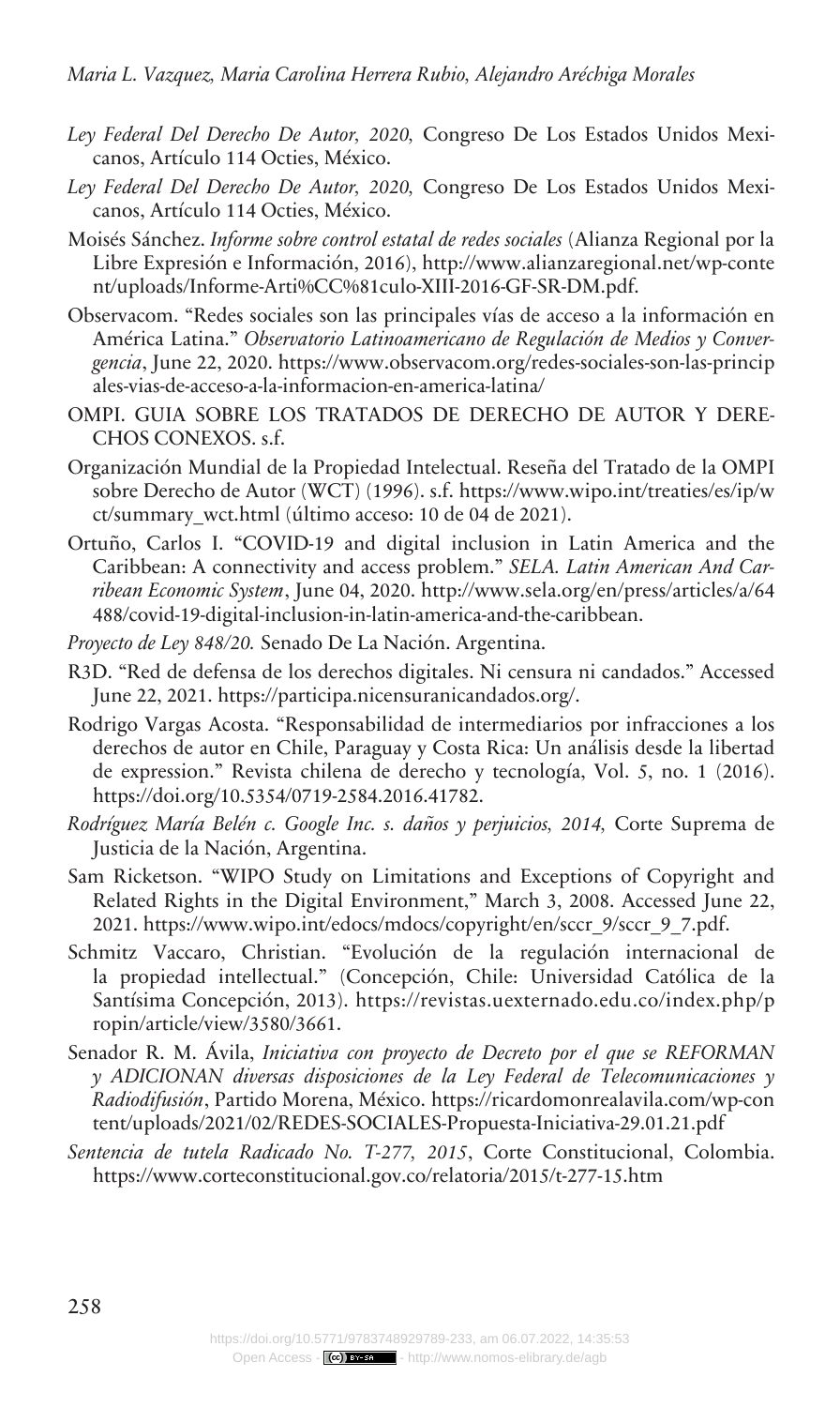- *Sentencia de Unificación Radicado No. SU420/19, 2019,* Corte Constitucional, Colombia. [https://www.corteconstitucional.gov.co/relatoria/2019/SU420-19.](https://www.corteconstitucional.gov.co/relatoria/2019/SU420-19.htm) [htm](https://www.corteconstitucional.gov.co/relatoria/2019/SU420-19.htm)
- Superintendencia de Industria y Comercio de Colombia. (2020, October 1). *Superindustria expide "Guía de buenas prácticas en la publicidad a través de influenciadores."* Sic.gov.co. [https://www.sic.gov.co/slider/superindustria-expide-%E2%80](https://www.sic.gov.co/slider/superindustria-expide-%E2%80%9Cgu%C3%ADa-de-buenas-pr%C3%A1cticas-en-la-publicidad-trav%C3%A9s-de-influenciadores%E2%80%9D) [%9Cgu%C3%ADa-de-buenas-pr%C3%A1cticas-en-la-publicidad-trav%C3%A9s](https://www.sic.gov.co/slider/superindustria-expide-%E2%80%9Cgu%C3%ADa-de-buenas-pr%C3%A1cticas-en-la-publicidad-trav%C3%A9s-de-influenciadores%E2%80%9D) [-de-influenciadores%E2%80%9D](https://www.sic.gov.co/slider/superindustria-expide-%E2%80%9Cgu%C3%ADa-de-buenas-pr%C3%A1cticas-en-la-publicidad-trav%C3%A9s-de-influenciadores%E2%80%9D)
- Vargas Acosta, Rodrigo. *Sucesos regulatorios en materias de libertad de expresión e internet en Latinoamérica*. Derechos Digital América Latina, 2020. [https://www.d](https://www.derechosdigitales.org/wp-content/uploads/tendencias-regulacion-digitales.pdf) [erechosdigitales.org/wp-content/uploads/tendencias-regulacion-digitales.pdf.](https://www.derechosdigitales.org/wp-content/uploads/tendencias-regulacion-digitales.pdf)